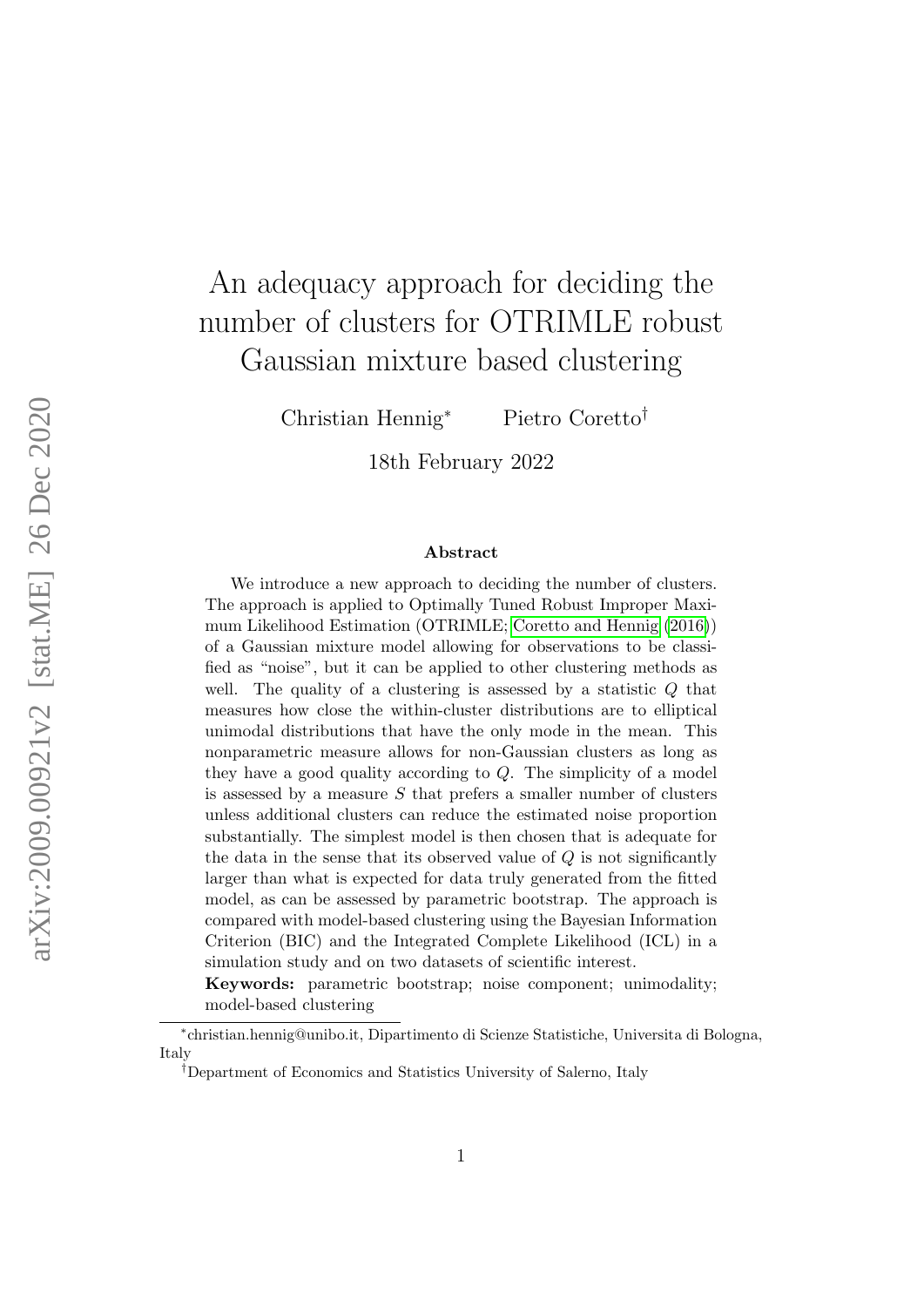## 1 Introduction

We introduce an approach for finding a suitable number of clusters for use with Optimally Tuned Robust Improper Maximum Likelihood (OTRIMLE) clustering [\(Coretto and Hennig, 2016,](#page-31-0) [2017\)](#page-31-1), which attempts to find approximately Gaussian distributed clusters allowing for some observations to be classified as noise or outliers. The approach in its general form is very flexible and can be adapted to other clustering methods and other types of clusters, but we focus on its use with OTRIMLE here. The approach is based on adequacy testing of a fitted model by using parametric bootstrap. An early forerunner of this approach is [McLachlan](#page-33-0) [\(1987\)](#page-33-0).

A key issue with choosing the number of clusters is that model assumptions never hold precisely in reality. It is therefore important that statistical methods produce reasonable results even if the model assumptions are violated. The problem with this is that what the method tries to estimate is usually defined in terms of the nominal (assumed) model, and if the model does not hold, it is not always clear what a "reasonable" result would be. If clusters are supposed to be (approximately) Gaussian, using a Gaussian mixture model for clustering [\(Banfield and Raftery, 1993\)](#page-30-0) looks attractive. Estimation of the number of clusters for this is often done using the Bayesian Information Criterion (BIC), e.g., in the R package mclust [\(Scrucca et al.,](#page-33-1) [2016\)](#page-33-1). The BIC has been proven to be consistent for estimating the number of mixture components [\(Keribin, 2000\)](#page-33-2) under some rather restrictive assumptions, and is believed to be more generally consistent. This may be seen as an advantage, but is in fact a problem if the aim is to interpret the mixture components as clusters rather than just finding a good approximating Gaussian mixture for the data. A Gaussian mixture model with a sufficiently large number of mixture components can approximate almost any distribution arbitrarily well (for a recent precise version of this statement and a discussion of some older versions see [Nguyen et al.](#page-33-3) [\(2020\)](#page-33-3)), and in reality, clusters are not precisely Gaussian. This means that if the number of observations  $n$ becomes larger, a consistent method for estimating the number of mixture components can be expected to add mixture components in order to fit the real distribution better, and ultimately several components will fit an approximately but not precisely Gaussian subset of the data that intuitively would qualify as a single cluster, in turn overestimating the number of clusters. For the same reason, a likelihood ratio test will reject a single Gaussian distribution for such clusters with large probability for  $n$  large enough. This has also been observed in practice for the BIC [\(Hennig, 2010\)](#page-32-0). The estimation of the number of clusters is therefore affected by violations of the model assumptions in a more critical way than most standard statistical estimation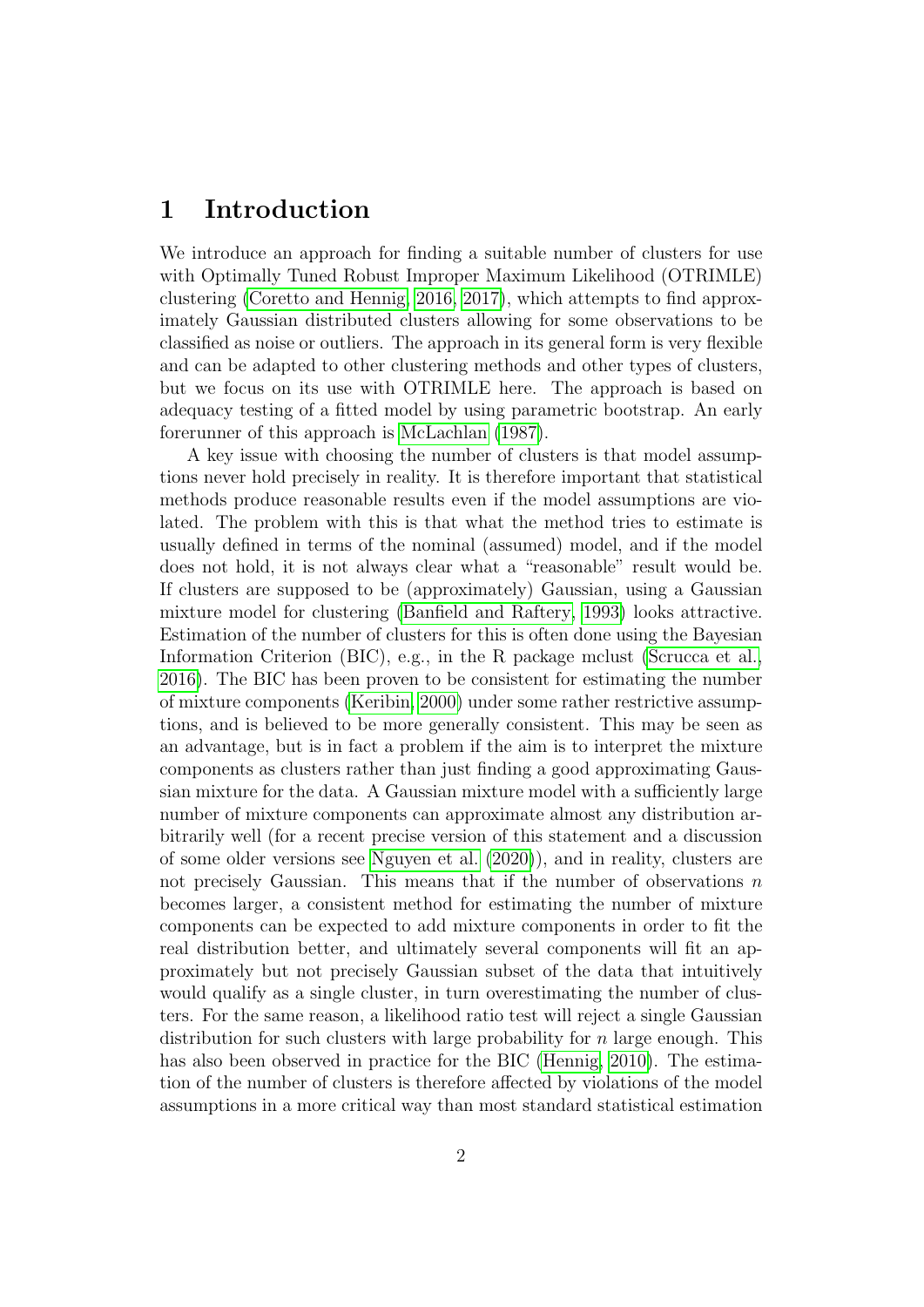problems.

The precise definition of outliers/noise in cluster analysis is another issue. There is an ambiguity between noise and clusters in two respects. Firstly, it is not clear how large a group of outliers has to be in order to be interpreted as a cluster on its own, and secondly, there may be very widely spread observations that can be well approximated by a Gaussian distribution with a very low density everywhere but may more appropriately be interpreted as noise than as a cluster, depending on the subject matter and the meaning of the data. Not allowing for noise classification does not solve these issues as long as there are observations that should appropriately be interpreted as outliers; integrating them into regular clusters affects the estimation of these clusters and can also lead to misclassification of other observations.

A further issue is that to some extent more mixture components can be traded off against more flexible covariance matrices. Too flexible covariance matrices are already an issue for a fixed number of mixture components because of potential degeneracy or near-degeneracy of the likelihood (García-[Escudero et al., 2018\)](#page-32-1).

The consequence is that finding an appropriate number of clusters should not be seen as a well-defined estimation problem in a statistical model. Rather it essentially requires decisions by the user: how much better approximation of the data, how much simpler covariance matrix structure that is less prone to degeneracy, and what decrease of the noise proportion, would justify adding another mixture component? A method that does not require any user input such as the BIC should not be trusted naively. These issues are acknowledged for example by the authors of the R-package tclust for robust trimmed clustering [\(Fritz et al., 2012\)](#page-32-2), who do not offer an automatic method for choosing the number of clusters, but rather some graphical displays that allow the used to track the different aspects to be traded off against each other.

On the other hand, in many situations users do not have sufficient background knowledge to make all the required decisions in a well founded manner, and also, for systematically evaluating the quality of an approach, automation that does not require manual adaptation to every data set is required. For this reason we offer an approach that allows the user to make the required tuning decisions, but we also suggest some default choices to give the user a starting point and to enable evaluation by simulation. Ultimately an optimal tuning should depend on knowledge about the subject matter background and the aim of clustering.

The approach is based on the concept of "adequacy" introduced by [Davies](#page-31-2) [\(1995\)](#page-31-2). According to this concept, a model (Davies' use of the term "model" includes specific distributions with given parameter values) is adequate for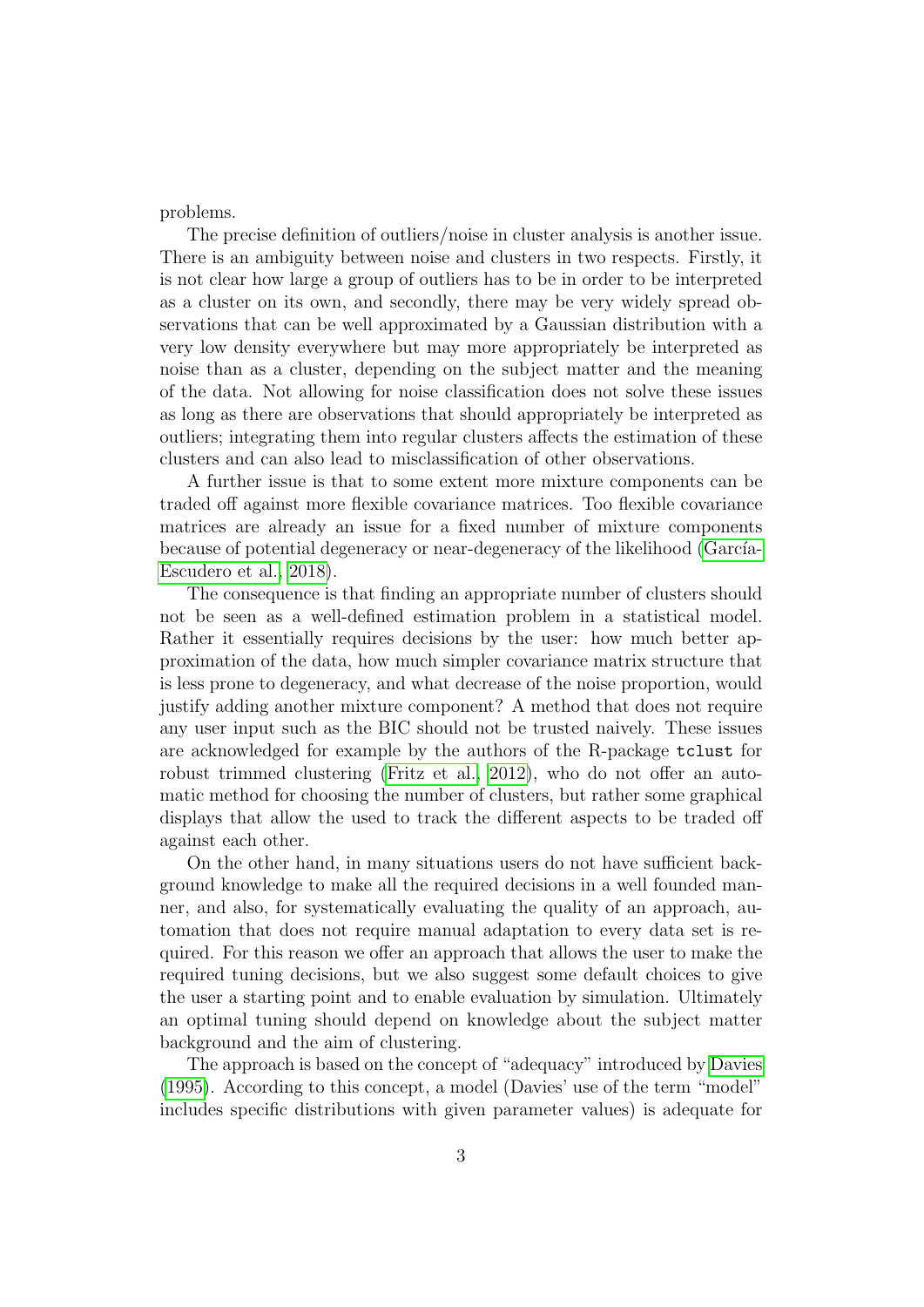a data set with respect to a statistic  $Q$  if the value of  $Q$  on the data set is "typical" for data sets generated by the model. This basically means that a significance test based on  $Q$  does not reject the model.  $Q$  is chosen to reflect the sense in which the model needs to "fit" the data in a given application rather than following optimality considerations such as those by Neyman-Pearson; more than one test statistic can be chosen and can be combined using Bonferroni's correction. Unless the distribution of Q on the model can be handled analytically, parametric bootstrap can be applied to approximate this distribution. The selection of the number of clusters is a model selection problem, and Davies recommends to select the simplest model that is adequate for the data [\(Davies and Kovac, 2001\)](#page-31-3), which could be the model with the lowest number of mixture components, but see Section [4.4.](#page-16-0) Note that whenever a mixture with a low number of mixture components fits the data adequately, the data could also be fit by a model with more mixture components (one could just add small components around single observations), which means that the data actually cannot distinguish between a model with a small number of well fitting mixture components and a model with a larger number of components, despite the fact that automatic rules such as the BIC may be interpreted by users as if this were possible. The simplest model that fits can be preferred for reasons of parsimony, avoidance of overfitting, potentially better suitability for generalisation, and ease of interpretation.

The problem of choosing the number of clusters is notoriously difficult and has been treated by many authors. In the mixture context, several alternatives to the BIC have been considered. One popular alternative is the Integrated Completed Likelihood (ICL; [Biernacki et al.](#page-30-1) [\(2000\)](#page-30-1)), which as the method introduced here is meant to address the issue that the BIC can choose too many mixture components for non-Gaussian clusters. Other alternatives to the BIC include the AICmix [\(Hui et al., 2015\)](#page-33-4) and MSCAD [\(Chen and](#page-31-4) [Khalili, 2008\)](#page-31-4), testing different model orders against each other by means of bootstrapping the likelihood ratio [\(McLachlan, 1987;](#page-33-0) [Feng and McCulloch,](#page-31-5) [1996\)](#page-31-5) or theoretically [\(Chen et al., 2012\)](#page-31-6), and Bayesian approaches [\(Xie,](#page-34-0) [2020\)](#page-34-0) with more references in Frühwirth-Schnatter et al. [\(2020\)](#page-32-3). An alternative approach to fit non-Gaussian clusters with Gaussian mixtures is merging of mixture components [\(Hennig, 2010;](#page-32-0) [Baudry et al., 2010;](#page-30-2) [Malsiner-Walli](#page-33-5) [et al., 2017\)](#page-33-5). [Hennig and Lin](#page-32-4) [\(2015\)](#page-32-4) use parametric bootstrap from a null model for homogeneous data for choosing the number of clusters. Section 4.3 of [Ritter](#page-33-6) [\(2014\)](#page-33-6) reviews versions of the BIC for robust clustering with trimming.

Some other work comparing a model fit on data with data generated from parametric bootstrap comprises [Wagenmakers et al.](#page-34-1) [\(2004\)](#page-34-1), and posterior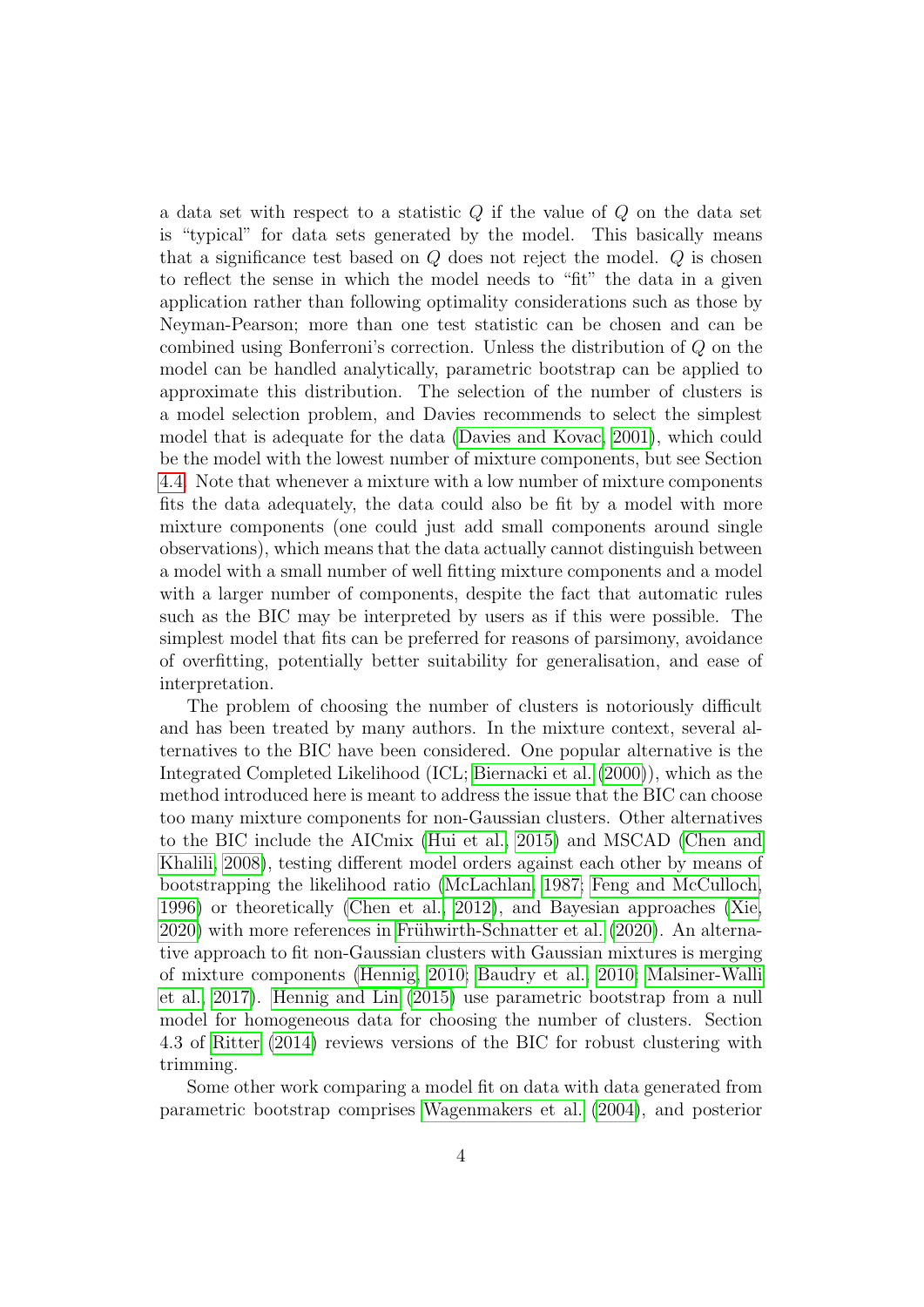predictive checking in a Bayesian framework [\(Meng, 1994;](#page-33-7) [Gelman et al.,](#page-32-5) [1996\)](#page-32-5).

The OTRIMLE method is introduced in Section [2.](#page-4-0) Section [3](#page-7-0) gives an outline of the approach for deciding the number of clusters. This approach requires a number of decisions by the user. Section [4](#page-10-0) contains proposals for these decisions. Particularly, a statistic  $Q$  is proposed that measures to what extent the found clusters in a data set for a given number of clusters qualify as "adequate". In Section [5,](#page-16-1) we compare the method with the BIC and ICL for Gaussian mixtures, Gaussian mixtures with noise, mixtures of t- and skew t-distributions. Section [6](#page-29-0) concludes the paper.

We are very happy to be invited to contribute this paper to a Special Issue in honour of Geoff McLachlan, who is a pioneer of the use of parametric bootstrap for estimating the number of mixture components [\(McLachlan,](#page-33-0) [1987\)](#page-33-0), mixtures of t- and skew t-distributions and their use for accommodating outliers [\(Peel and McLachlan, 2000;](#page-33-8) [Lee and McLachlan, 2013\)](#page-33-9), and who contributed to making statements about the approximation of arbitrary distributions by mixtures precise [\(Nguyen et al., 2020\)](#page-33-3). He has also contributed to inspiring and improving work of ours by many valuable remarks, for which we are very grateful.

## <span id="page-4-0"></span>2 The OTRIMLE approach to robust clustering

When using mixture models for cluster analysis, usually mixtures of families of distributions are considered that formalise the idea of a homogeneous cluster. Every mixture component is then interpreted as modelling a cluster, and the number of mixture components corresponds to the number of clusters (there are exceptions to this, see [Hennig](#page-32-0) [\(2010\)](#page-32-0)).

The most popular choice for continuous data is the family of Gaussian distributions. A standard Gaussian mixture model assumes data  $x_1, \ldots, x_n$ to be generated independently identically distributed from a distribution with density

<span id="page-4-1"></span>
$$
f(\boldsymbol{x};\boldsymbol{\theta}) = \sum_{g=1}^{G} \pi_g \phi_p(\boldsymbol{x};\boldsymbol{\mu}_g, \boldsymbol{\Sigma}_g),
$$
\n(1)

where  $\phi_p(\cdot;\mu,\Sigma)$  is the *p*-variate Gaussian density with mean  $\mu$  and covariance matrix  $\Sigma$ ,  $\pi_g \in [0,1]$  for  $j=1,2,\ldots,G$ ,  $\sum_{i=1}^G \pi_g = 1$ , and  $\boldsymbol{\theta}$  is the parameter vector collecting all  $\pi_q$ ,  $\mu_q$ ,  $\Sigma_q$ ,  $j = 1, 2, \ldots, G$ . For given G, the parameters  $\theta$  can be estimated by maximum likelihood (ML). More precisely, a global optimum is often not available, and algorithms such as the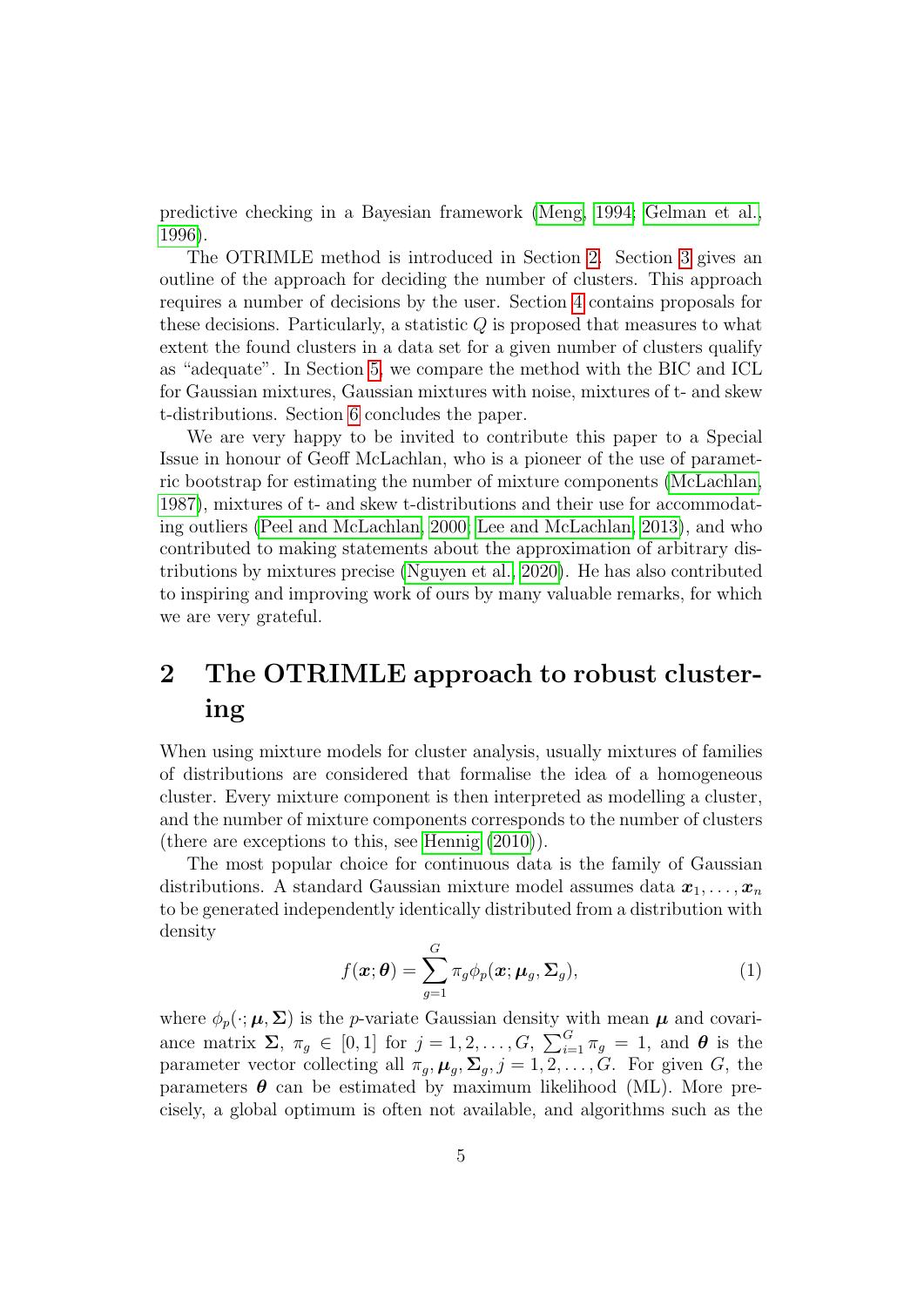EM-algorithm are used that find a local optimum of the likelihood. Given estimators (here denoted  $\hat{\theta}, \hat{\pi}_g, \hat{\mu}_g, \hat{\Sigma}_g, j = 1, 2, \dots, G$ ), probabilities that observations  $\boldsymbol{x}_i, i = 1, 2, \ldots, n$ , were generated by mixture component g can be estimated as

<span id="page-5-0"></span>
$$
\hat{p}_{ig} = \frac{\hat{\pi}_g \phi_p(\boldsymbol{x}_i; \hat{\boldsymbol{\mu}}_g, \hat{\boldsymbol{\Sigma}}_g)}{f(\boldsymbol{x}_i; \hat{\boldsymbol{\theta}})},
$$
\n(2)

and observation  $i$  can be assigned to the mixture component  $g$  that maximises  $\hat{p}_{iq}$ . This is implemented in the R-package mclust [\(Banfield and](#page-30-0) [Raftery, 1993;](#page-30-0) [Scrucca et al., 2016\)](#page-33-1), along with a number of models defined by various constraints on the within-component covariance matrices. The  $mclust-approx$  for deciding the number of mixture components  $G$  and the covariance matrix model is to minimise the Bayesian Information Criterion (BIC),

$$
BIC = k \ln(n) - 2 \ln(\hat{L}_n),\tag{3}
$$

where k is the number of free parameters  $(k = (G - 1) + pG + p(p + 1)G/2$ for a model with fully free covariance matrices), and  $\hat{L}_n$  is the maximised likelihood for the model under investigation.

It is well known that statistical methods based on a Gaussian distributional assumption can be strongly affected by outliers, and this not different in cluster analysis. For fixed  $G$ , outliers have to be included in a cluster, in turn affecting their mean and covariance matrix estimators and often the classification of many further observations. In order to deal with this, [Ban](#page-30-0)[field and Raftery](#page-30-0) [\(1993\)](#page-30-0) proposed to add a so-called "noise component" to the mixture in order to collect outliers and to prevent them from affecting the Gaussian clusters. The density then becomes

<span id="page-5-1"></span>
$$
f(\boldsymbol{x};\boldsymbol{\theta}) = \pi_0 \delta + \sum_{g=1}^{G} \pi_g \phi_p(\boldsymbol{x}; \boldsymbol{\mu}_g, \boldsymbol{\Sigma}_g),
$$
(4)

 $\delta \geq 0, \ \pi_0 \in [0,1],$  and now  $\sum_{i=0}^{G} \pi_g = 1$ . They proposed to estimate the  $\delta$  as  $1/M$ , where M is the hypervolume of the smallest hyperrectangle to cover all data, assuming that  $\delta = 0$  outside that hyperrectangle. The number of clusters is still estimated by the BIC, adding the  $\pi_0$ -parameter to the parameter count. Although this method often works reasonably well, it is actually not the ML estimator for  $\delta$  [\(Coretto and Hennig, 2011\)](#page-31-7), and neither is it breakdown robust, because a single extreme outlier can make M arbitrarily large, preventing any other outlier from being classified as noise [\(Hennig, 2004\)](#page-32-6). The same holds for another mixture approach that is meant to be more robust than plain Gaussian mixtures, namely mixtures of t-distributions [\(Peel](#page-33-8) [and McLachlan, 2000\)](#page-33-8).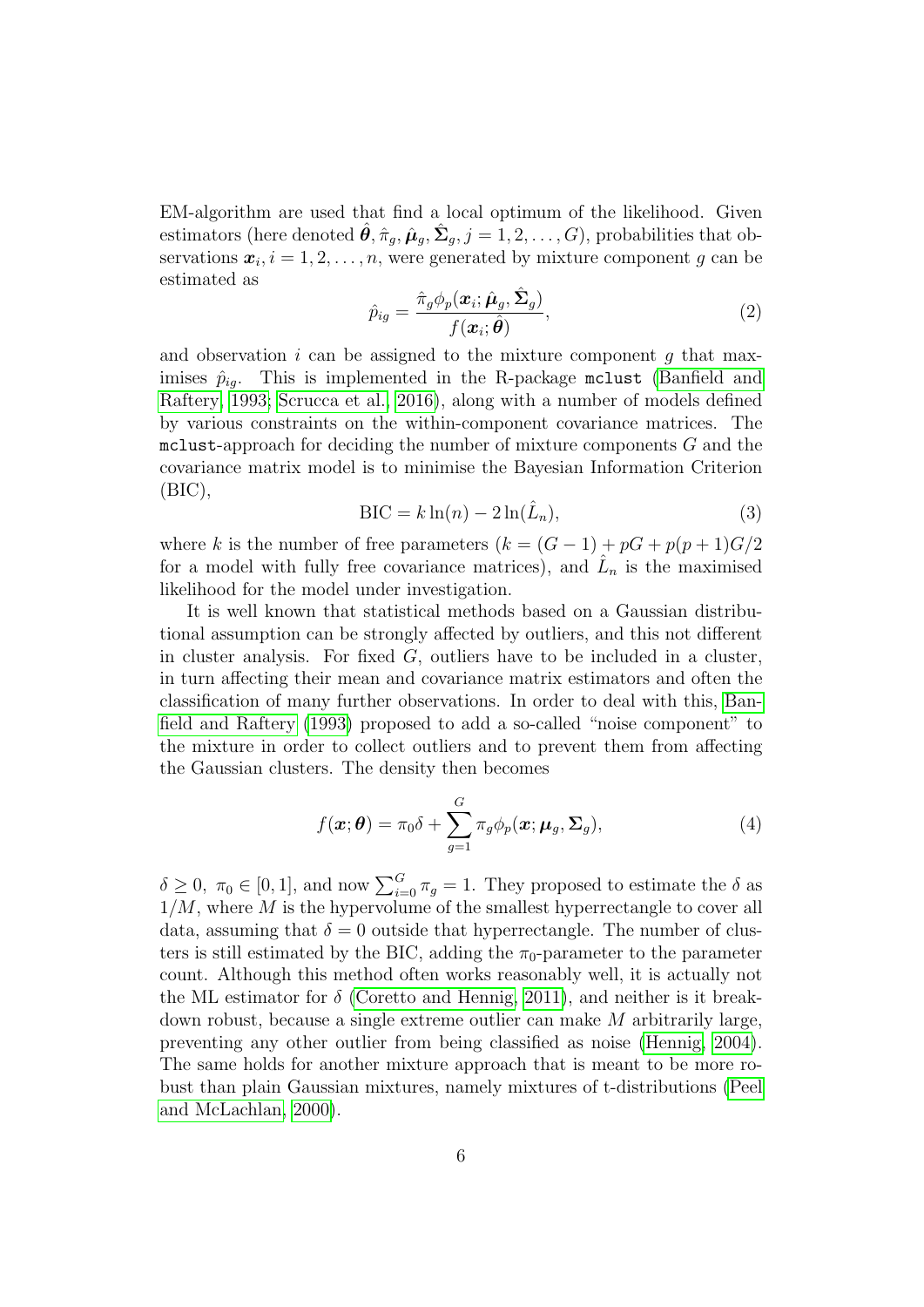[Hennig](#page-32-6) [\(2004\)](#page-32-6) noted that a method with a better breakdown point can be defined by fixing  $\delta$  in [\(1\)](#page-4-1). Allowing  $\delta$  to be positive on the whole Euclidean space makes  $f$  an improper density, although a proper density can be defined that constrains the noise component to occur in an unspecified set of Lebesgue measure  $1/\delta$  that is assumed to cover all actually observed data. In this way, all other parameters can still be estimated using the EM algorithm, enjoy improved robustness properties, and observations can still be clustered using [\(2\)](#page-5-0). For multivariate Gaussian mixtures this has in detail been explored by [Coretto and Hennig](#page-31-0) [\(2016,](#page-31-0) [2017\)](#page-31-1) under the name "Robust Improper Maximum Likelihood Estimator" (RIMLE). [Coretto and Hennig](#page-31-0) [\(2016\)](#page-31-0) propose to choose  $\delta$  as

<span id="page-6-0"></span>
$$
\underset{\delta}{\arg\min} \left( D(\delta) + \beta \hat{\pi}_0(\delta) \right), \tag{5}
$$

where  $D(\delta)$  is a measure of the Kolmogorov-type difference between the distribution function of within-cluster Mahalanobis distances weighted by [\(2\)](#page-5-0) between the observations and the cluster centre, and the  $\chi^2$ -distribution function, which should be observed for perfectly Gaussian distributed observations. The weighting assigns all observations to the clusters according to the estimated probability of being generated by that cluster, which particularly means that observations that have a high estimated probability of being "noise" will be downweighted. Minimising  $D(\delta)$  means that  $\delta$  is chosen so that the estimated clusters will look optimally Gaussian. This happens if  $\beta = 0$  is chosen.  $\beta$  is a tuning constant that allows for tolerating more nonnormality within clusters if in turn the estimated noise probability  $\hat{\pi}_0(\delta)$  is decreased. [Coretto and Hennig](#page-31-0) [\(2016\)](#page-31-0) suggest  $\beta = 1/3$  as alternative to  $\beta = 0$ . This is particularly useful for estimating the number of clusters with clusters that are not necessarily required to be normal, see Section [5.1.](#page-17-0)

 $D(\delta)$  can degenerate and becomes meaningless if  $\delta$  is so large that all or most observations are classified as noise. Therefore, using [\(5\)](#page-6-0) requires that the average posterior pseudo probability of observations to have been generated by the noise component is limited, and [Coretto and Hennig](#page-31-1) [\(2017\)](#page-31-1) propose an upper bound of 0.5.

Like other methods based on Gaussian mixtures, OTRIMLE needs to address the issue of a potentially degenerating likelihood due to covariance matrices with very small or zero eigenvalues. This is done imposing the constraint

$$
\lambda_{\max}(\boldsymbol{\theta})/\lambda_{\min}(\boldsymbol{\theta}) \leq \gamma < +\infty,
$$
\n(6)

where  $\lambda_{\text{max}}(\theta)$  and  $\lambda_{\text{min}}(\theta)$  are the maximum and minimum of the eigenvalues of the covariance matrices of the different Gaussian mixture components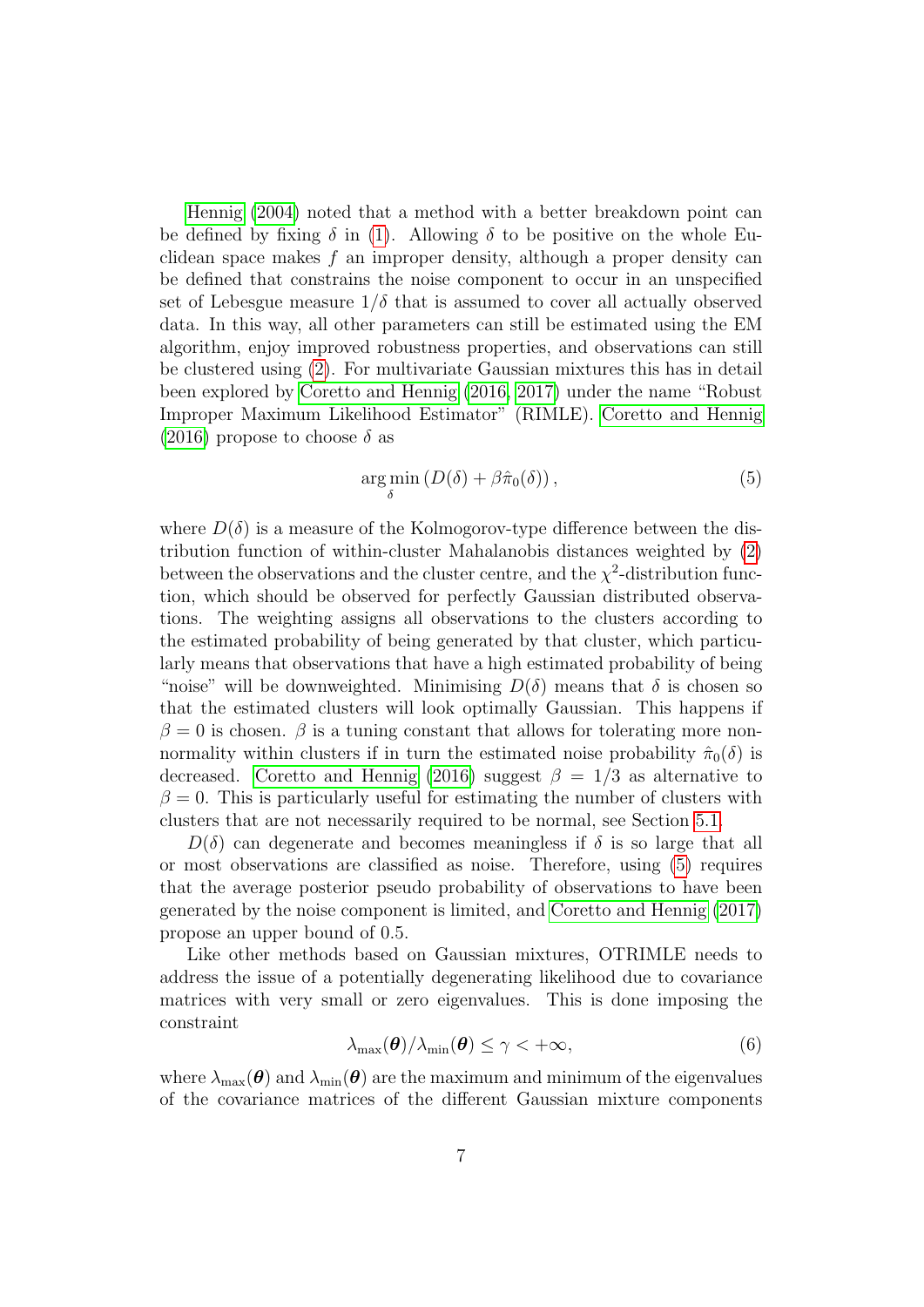parameterised in  $\theta$ , and  $\gamma > 1$  is a constant to be chosen by the user. Based on experiments in [Coretto and Hennig](#page-31-1) [\(2017\)](#page-31-1),  $\gamma = 20$  seems to be a sensible choice for standardised data (if the measurements of different variables in the data set have different orders of magnitude, there is hardly any reasonable way to specify  $\gamma$ ), although occasionally a user may look for either more spherical clusters (which requires smaller  $\gamma$ ) or for even more flexibility of the covariance matrices (which requires larger  $\gamma$ ). See García-Escudero et al. [\(2018\)](#page-32-1) for a comprehensive discussion of covariance matrix constraints in Gaussian mixture modelling, and particularly Section 4.1 of [Ritter](#page-33-6) [\(2014\)](#page-33-6) for robust clustering. [Cerioli et al.](#page-31-8) [\(2018\)](#page-31-8) argue that the choice of  $\gamma$  has impact on the number of clusters, and explore this for the case of a plain Gaussian mixture model.

The resulting method is called "Optimally Tuned RIMLE" (OTRIMLE), and implemented in the R-package otrimle [\(Coretto and Hennig, 2019\)](#page-31-9). Theory including consistency for the canonical functional, a breakdown point, and detailed information about computation is given in [Coretto and Hen](#page-31-1)[nig](#page-31-1) [\(2017\)](#page-31-1). A simulation study comparing OTRIMLE with plain Gaussian mixtures and alternative robust methods is in [Coretto and Hennig](#page-31-0) [\(2016\)](#page-31-0). Likelihood-based methods such as BIC and ICL should not be used for estimating the number of mixture components with OTRIMLE, at least not in their original form, because the parameter  $\delta$  is not chosen by ML and affects the comparison of models fitted for different numbers of components in a way not covered by likelihood-based theory.

## <span id="page-7-0"></span>3 An adequacy approach to decide the number of clusters

We have argued in the Introduction that the problem of finding a suitable number of clusters is essentially different from the problem of estimating the number of mixture components. Even if a Gaussian mixture model is precisely fulfilled, a "submixture" of several poorly separated Gaussian components taken together can still be unimodal and even look fairly close to a single Gaussian distribution. In most applications this would qualify as a single cluster, and the number of meaningful real clusters in such a case would be smaller than the number of Gaussian mixture components.

The problem of estimating the number of Gaussian mixture components is ill-posed because any data set generated from a Gaussian mixture with a certain number of components can be arbitrarily well approximated by a mixture with more components. This particularly means that if the Gaus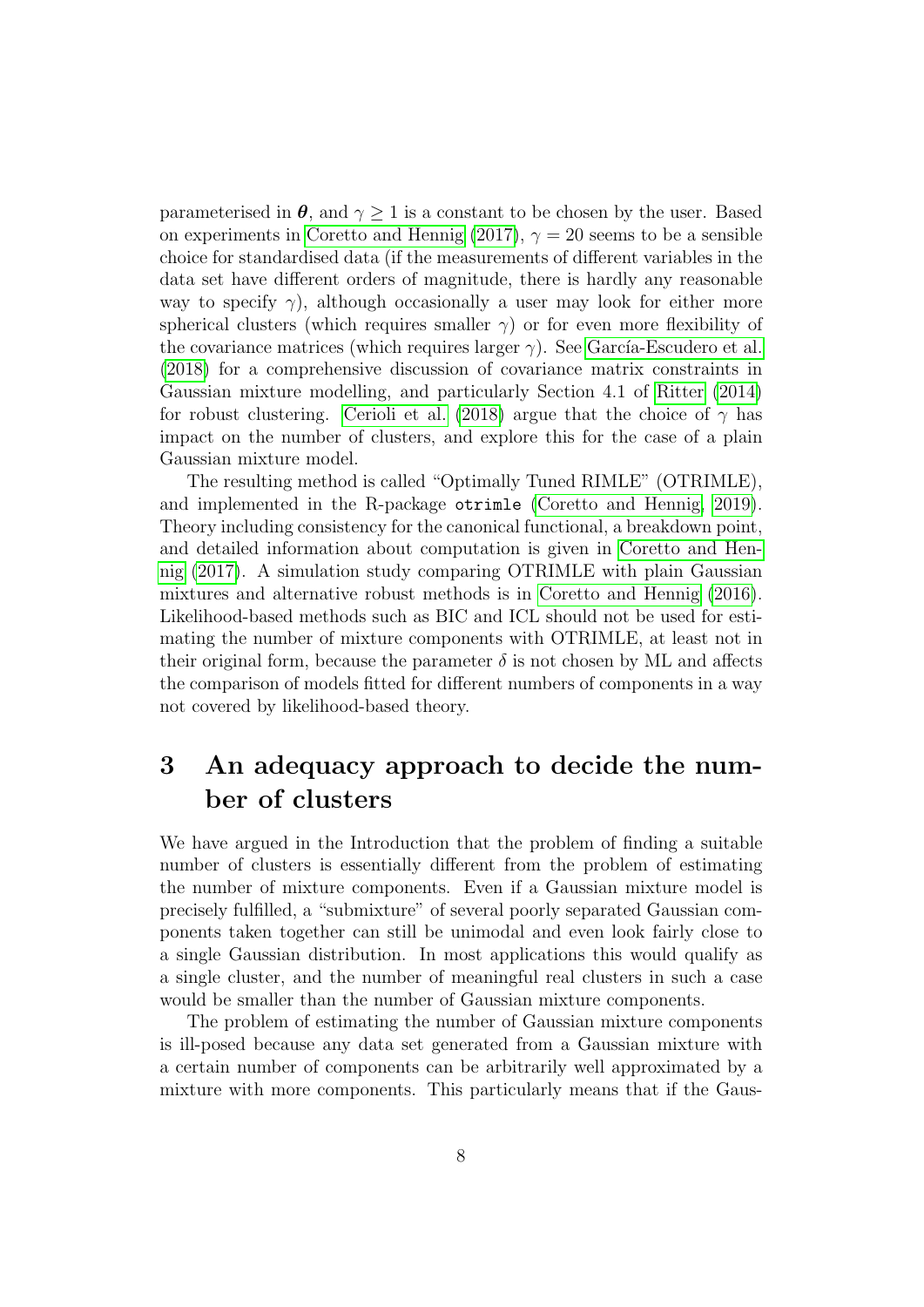sian mixture model assumption is not precisely fulfilled (as is always the case in reality), with enough observations a mixture with arbitrarily many components will fit the data better than a mixture with few components, even if the latter may look like an excellent representation of the intuitive clusters in the data. This is illustrated in Figure [1,](#page-8-0) which shows data generated by a mixture of three multivariate  $t_3$ -distributions (generated by the setup "TGauss.3l" in [Coretto and Hennig](#page-31-0) [\(2016\)](#page-31-0)). The left side shows a clustering from a plain Gaussian mixture produced by mclust with default settings. Although there are three elliptical clusters clearly visible, the BIC estimates the number of Gaussian mixture components as 6, because the intuitive clusters have not been generated exactly by a Gaussian distribution. Adding a uniform noise component (right side of Figure [1\)](#page-8-0) classifies some outliers appropriately as "noise", but does not help with the estimation of the number of clusters, as the BIC still estimates 6 Gaussian components. A mixture of t-distributions will fit these data well with three mixture components, however if the underlying distributions are not exactly t-distributions, it runs into similar problems, see Section [5.1.](#page-17-0) A consistent method such as the BIC has more use for picking a mixture that fits the empirical density well than for interpreting the resulting components as clusters.



<span id="page-8-0"></span>Figure 1: Data generated from a mixture of three multivariate  $t_3$ distributions with clustering by Gaussian mixture fitting (left side) and Gaussian mixture fitting with noise component (right side); the number of mixture components was estimated by the BIC.

This implies that the problem of deciding the number of clusters is not a well defined statistical estimation problem. It does not only rely on parameters of an assumed underlying distribution, but also on user decisions. Even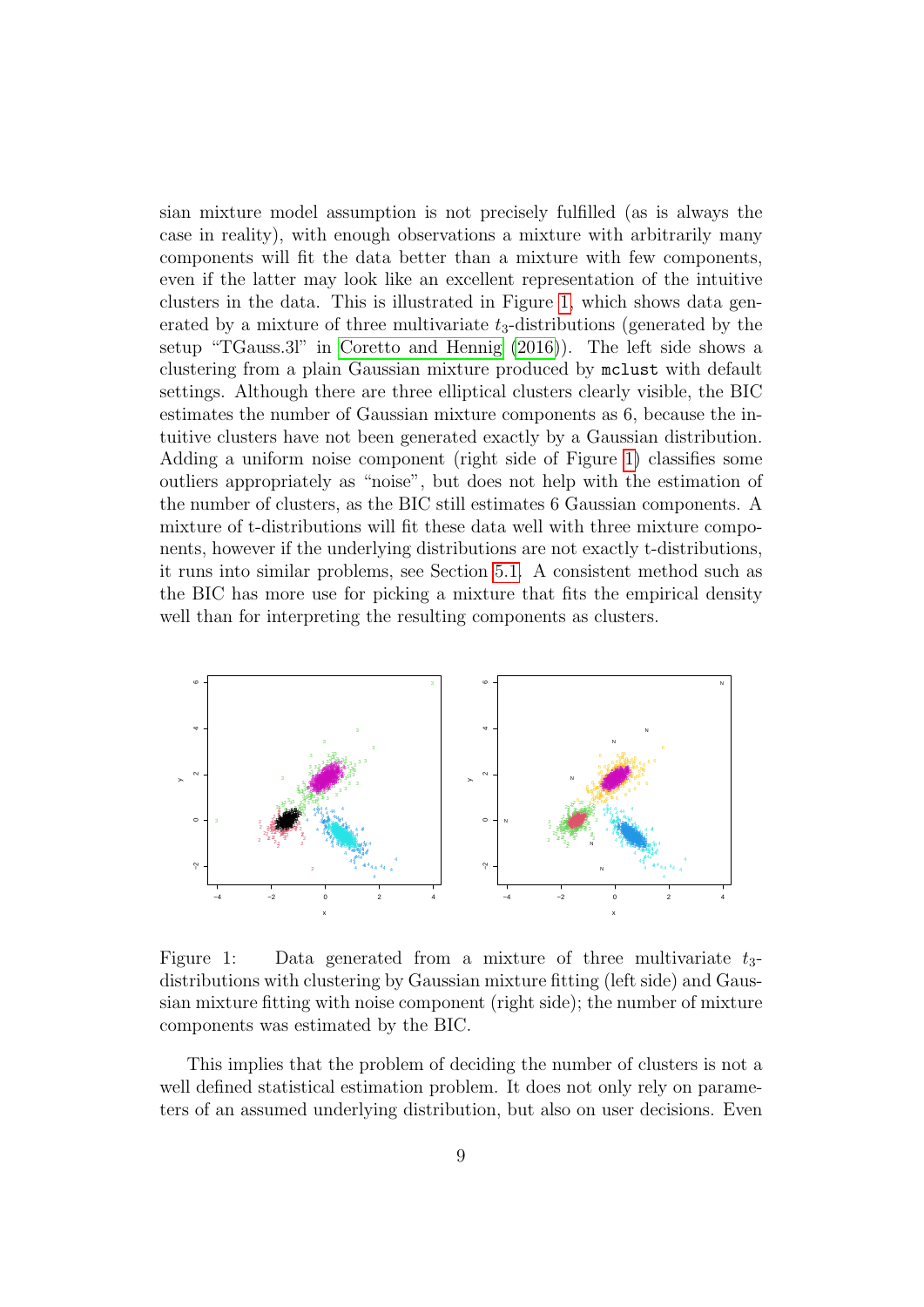assuming that the Gaussian distribution is used as a "cluster prototype", i.e., a cluster should look Gaussian or similar, the user has to decide

- 1. what is required of a data subset to be interpreted as cluster,
- 2. how far from a Gaussian distribution a within-cluster distribution is tolerated to be,
- 3. in case that some observations can be classified as outliers/noise, how small and homogeneous an outlying data subset is required to be in order to be interpreted as cluster rather than a group of outliers.

These decisions cannot be made from the data alone, and therefore user tuning is essential for estimating the number of clusters. We believe that this is quite generally the case in cluster analysis, and that the vast majority of the literature ignores this, probably because most users expect a solution without having to make decisions, and a solution that depends crucially on user tuning may not be accepted as "objective"; see [Gelman and Hennig](#page-32-7) [\(2017\)](#page-32-7) for a discussion of this issue.

We now introduce a general scheme for deciding the number of clusters that can be applied to general model-based clustering methods, and that can be tuned by the user addressing the issues above.

The scheme is based on a general approach to model selection proposed first in [Davies](#page-31-2) [\(1995\)](#page-31-2) and more explicitly (in the context of nonparametric regression) in [Davies and Kovac](#page-31-3) [\(2001\)](#page-31-3). The idea is that one can choose the simplest model that is adequate for the data in the sense that it produces data that cannot be distinguished from typical data generated by the model. Obviously, more complex models can be adequate as well, as is the case in mixture modelling, but a more complex model will not be chosen if a simpler one exists that is already adequate. Entry points for user tuning are:

- 1. the target model, i.e., the model for which adequacy of the data is evaluated (in cluster analysis this will often be a mixture model; here a Gaussian mixture model, as we assume that the Gaussian distribution serves as "cluster prototype"),
- 2. the statistic, or potentially more than one statistics, that are used to distinguish the data from what is expected under the model (in cluster analysis a statistic  $Q$  is required that measures whether what is interpreted as clusters behave as clusters should behave in the application at hand),
- 3. how atypical data has to look like in order to decide against the model (standard significance levels such as 0.01 or 0.05 may be used),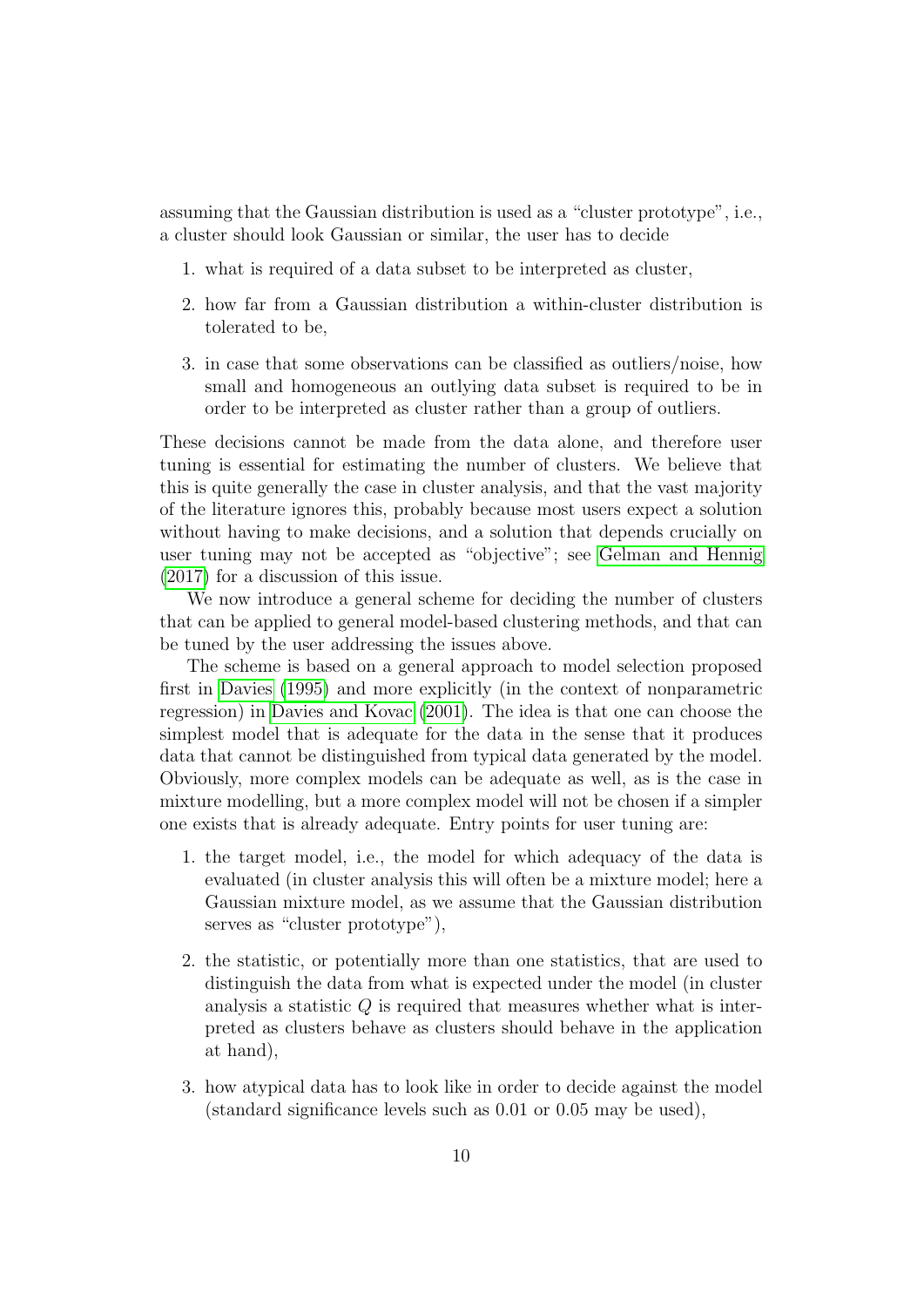4. the formal definition of simplicity S (in cluster analysis the standard choice would be the number of clusters, but we will penalise this with the estimated noise proportion in order to stop the method from declaring too many observations "noise").

We will work with a statistic Q that does not allow for simple analytic derivation of its distribution for data generated by a mixture, and therefore its distribution will be approximated by parametric bootstrap.

Let  $\boldsymbol{X} = (\boldsymbol{x}_1, \dots, \boldsymbol{x}_n), \ \boldsymbol{x}_i = (x_{i1}, \dots, x_{ip})^\top \in \mathbb{R}^p, \ i = 1, \dots, n$  be the data set and  $C_G(\boldsymbol{X})$  be the output of the clustering method C with G clusters on  $X$ . Here is the general scheme:

- 1. Choose a target model, a clustering method that fits the target model, a statistic Q that measures clustering quality, and a statistic S measuring the simplicity of a fit. In practice also a maximum number  $G_{max}$  of clusters and a number of bootstrap resamples B are required.
- 2. For  $G = 1, \ldots, G_{max}$ , compute a fit (clustering) of **X** with G clusters.
- 3. For  $G = 1, \ldots, G_{max}$ , generate B data sets  $D_{G,b}, b = 1, \ldots, B$  from the fitted model.
- 4. For given G, the clustering is adequate for the data if  $Q(C_G(\boldsymbol{X}))$  is consistent with the empirical distribution of  $Q(C_G(D_{G,b}))$ , see Section [4.3.](#page-15-0)
- 5. The final number of clusters is chosen as <sup>G</sup> adequate arg min  $S(G)$ . In the sim-

plest case  $S(G) = G$ , and the scheme can be stopped once an adequate G is found.

A possible outcome of the scheme is that no clustering is adequate. This is informative for the user in its own right, and means that the data are not compatible with the target model, at least not for  $G \leq G_{max}$ . There are various options to enforce a clustering if it is required anyway. One could try a larger  $G_{max}$ , choose the best found clustering according to  $C(G)$ , or  $_{C({\boldsymbol X})-m_{QG}}$  $\frac{S_{\text{QG}}}{S_{\text{QG}}}$  (see Section [4.3](#page-15-0) for the definition), or try a non-model based  $s_{QG}$  (see see

## <span id="page-10-0"></span>4 Key decisions and tuning

We illustrate the general approach by using it for deciding the number of clusters with OTRIMLE. The number of bootstrap replications  $B$  and the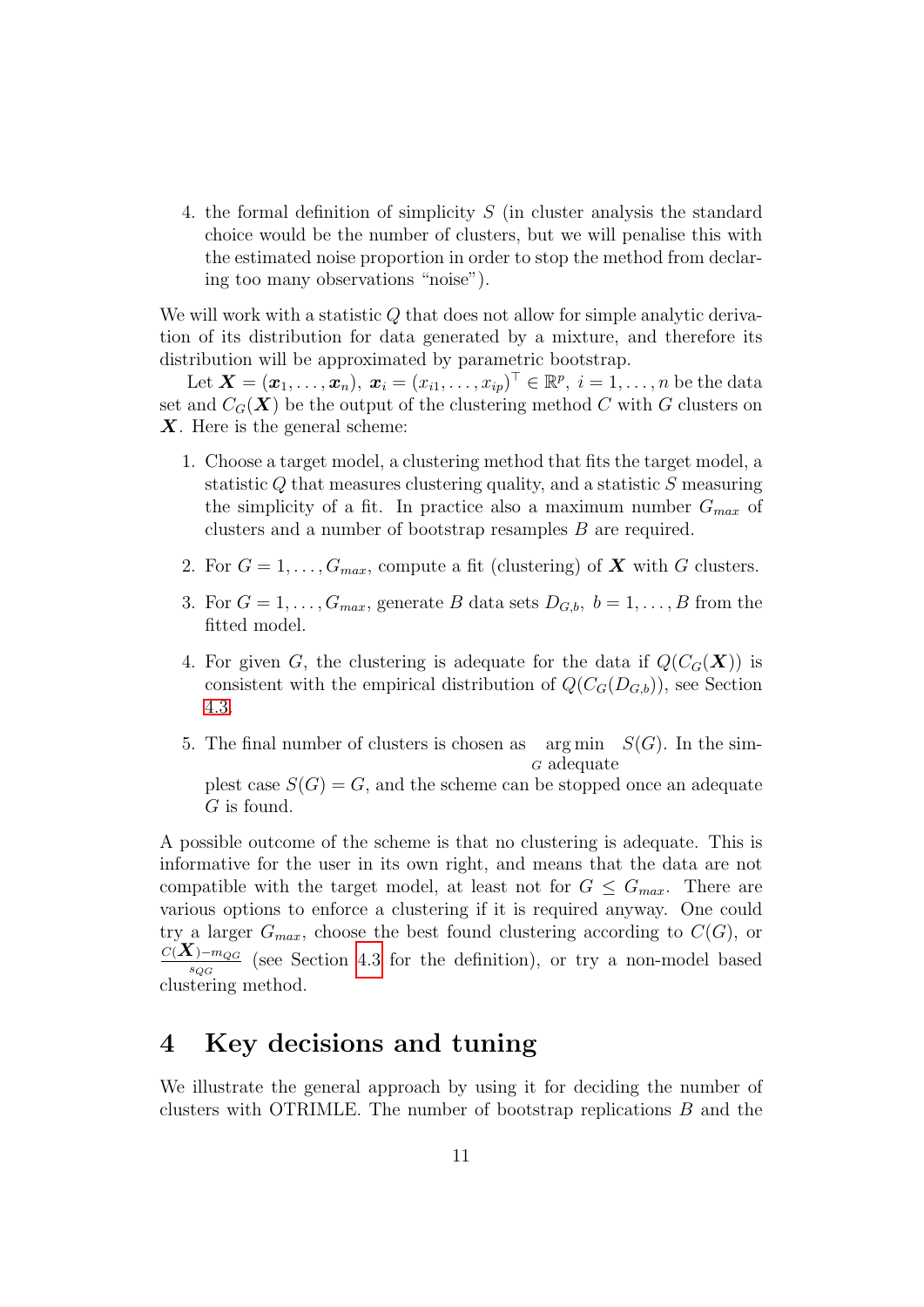maximum number of clusters  $G_{max}$  should optimally be as large as possible, but the method is computationally intensive, so they need to be limited for pragmatic reasons. The choice of  $G_{max}$  should also depend on potential background information about a realistic or required number of clusters. B should be at least around 20 to give the method some stability, but  $B = 100$ and higher would be better. The further choices are less straightforward.

#### 4.1 Data generation from the target model

The target model in case of OTRIMLE should be a Gaussian mixture with noise, similar to  $(4)$ , but  $(4)$  in the given form is not a proper probability model without constraining the set where noise (i.e., observations from mixture component zero) can occur.

With all parameters estimated by OTRIMLE and assuming the noise to be constrained to an unspecified set of Lebesgue measure  $1/\delta$ , the estimated posterior probability of observation  $x_i$ ,  $i = 1, \ldots, n$ , to be noise is

$$
\hat{p}_{i0}=\frac{\hat{\pi}_{0}\delta}{f(\boldsymbol{x}_{i};\hat{\boldsymbol{\theta}})}.
$$

For data generation from the target model for the parametric bootstrap, an observation is assigned to the noise with probability  $\hat{\pi}_0$ , and given that it is assigned to the noise, we propose to resample it from the existing data set with the noise distribution defined by

$$
\hat{P}_0\{\bm{x}_i\} = \frac{\hat{p}_{i0}}{\sum_{h=1}^n \hat{p}_{h0}},
$$

so that the probability of every observation to be drawn as noise is proportional to its estimated probability to be noise in the data set. Non-noise data are generated in a standard way from the estimated Gaussian mixture.

#### 4.2 The clustering quality statistic

The clustering quality statistic  $Q$  is meant to formalise what a "good" clustering is. We do not insist on a precisely Gaussian shape, but we assume that the clusters of interest here should be elliptical and unimodal with density decreasing from the mean symmetrically in all directions. In such a case the use of the Gaussian distribution as a cluster prototype and the Gaussian mixture approach seem justified.

The Q proposed here measures in a nonparametric way to what extent the clusters have such a shape. We start from a one-dimensional measure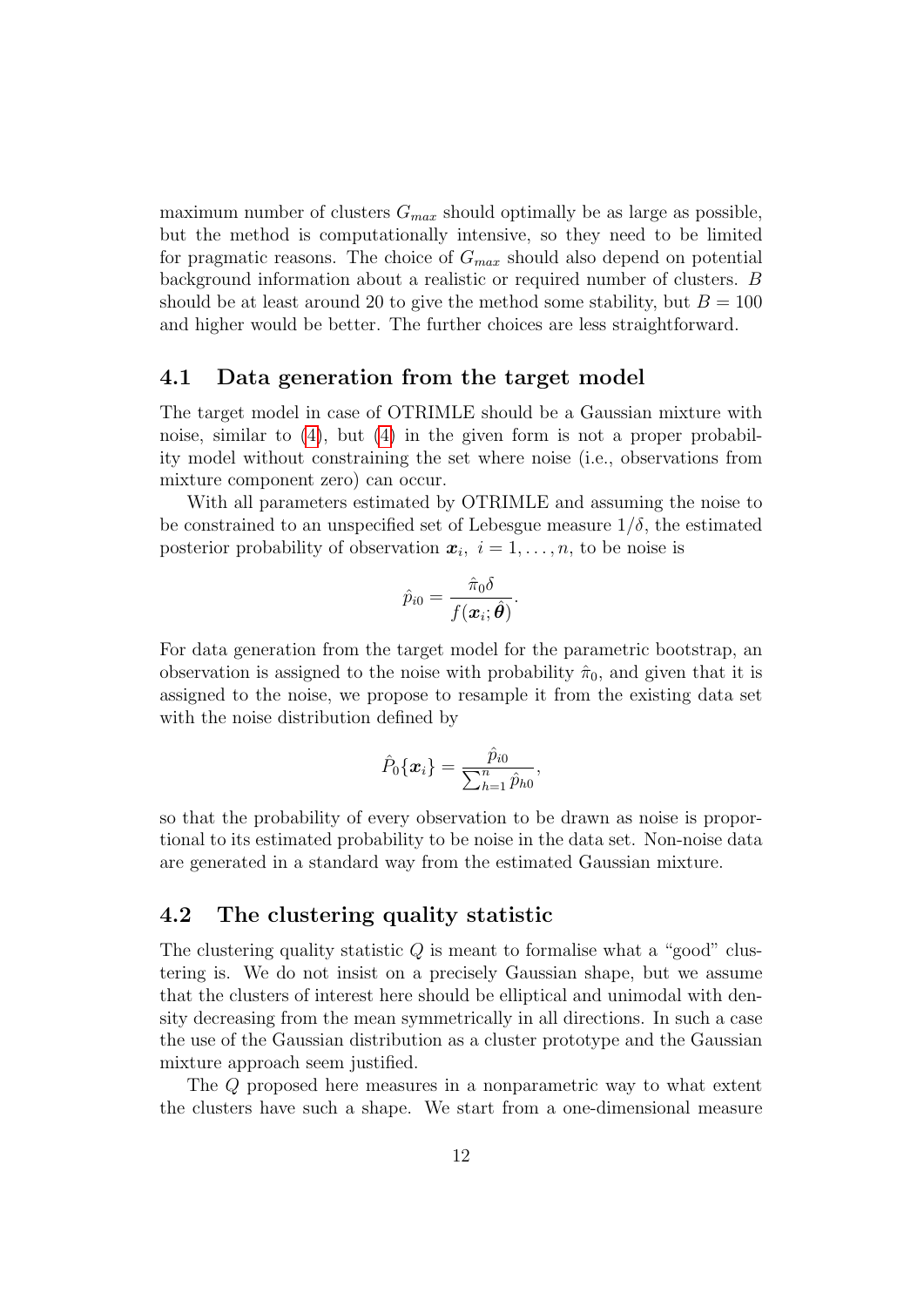for a single cluster. For  $p > 1$ , within-cluster principal components (PCs) are computed, and the values of the one-dimensional measure are then aggregated over all PCs and over all clusters to compute the overall Q. The definition is not motivated by any model-based optimality theory, but rather custom-made in order to express exactly what is required. It is based on a test for unimodality by [\(Pons, 2013,](#page-33-10) p. 79).

Assuming one-dimensional data standardised to have mean zero and variance one in cluster  $g = 1, \ldots, G$ , we use the following definition:

- 1. Choose a kernel density estimator and q points  $z_1 < z_2 < \ldots < z_q$ symmetrically around the mean. Our software uses the default of the R-function density,  $q = 100$ , and the 100 points are chosen as pquantiles of the standard Gaussian distribution with p ranging from 0.005 to 0.995 in equidistant manner.
- 2. Compute kernel density estimators at the quantiles  $\hat{f}(z_1), \ldots, \hat{f}(z_q)$ based on a weighted sample in which  $x_{ij}$  has a weight according to [\(2\)](#page-5-0).
- 3. Let  $\hat{f}^{(1)} \geq \hat{f}^{(2)} \geq \ldots \geq \hat{f}^{(q)}$  be the sorted version of  $\hat{f}(z_1), \ldots, \hat{f}(z_q)$ .
- 4. For  $h = 1, ..., q/2$ , let  $\hat{f}^{*h} = \frac{\hat{f}^{2h-1} + \hat{f}^{2h}}{2}$  $\frac{1+f^{2n}}{2}$ . This implies that  $f^{*1}, f^{*2}, \ldots, f^{*(q/2)}, f^{*(q/2)}, \ldots, f^{*1}$ is a symmetric version of the original  $\hat{f}(z_1), \ldots, \hat{f}(z_q)$ .
- 5. Compare the symmetrised kernel density with the mean  $(q_l \text{ and } q_r \text{ refer})$ to the left and right side of the mean, respectively):

$$
q_l = \sum_{i=1}^{q/2} (\hat{f}(z_{q/2+1-i}) - \hat{f}^{*i})^2, \ q_r = \sum_{i=1}^{q/2} (\hat{f}(z_{q/2+i}) - \hat{f}^{*i})^2.
$$

Aggregating:  $\tilde{Q}_g = \sqrt{\frac{1}{q}(q_l + q_r)}$ .

The process is illustrated in Figure [2.](#page-13-0) In case that the estimated density in fact decreases monotonically and symmetrically from the mean,  $\tilde{Q}_g = 0$ , which is the best possible value.

For aggregating  $\tilde{Q}_g$ -values over different clusters, it is important to take the size of the estimated clusters, i.e.,  $\hat{\pi}_g$ ,  $g = 1, \ldots, G$ , into account in order to avoid that the overall measure is dominated by a highly unreliable value from a small clusters. The rationale is not to give bigger clusters more weight, because this is about estimating the number of clusters, so small clusters that are bad should not be tolerated. However,  $\tilde{Q}_g$  can also be expected to be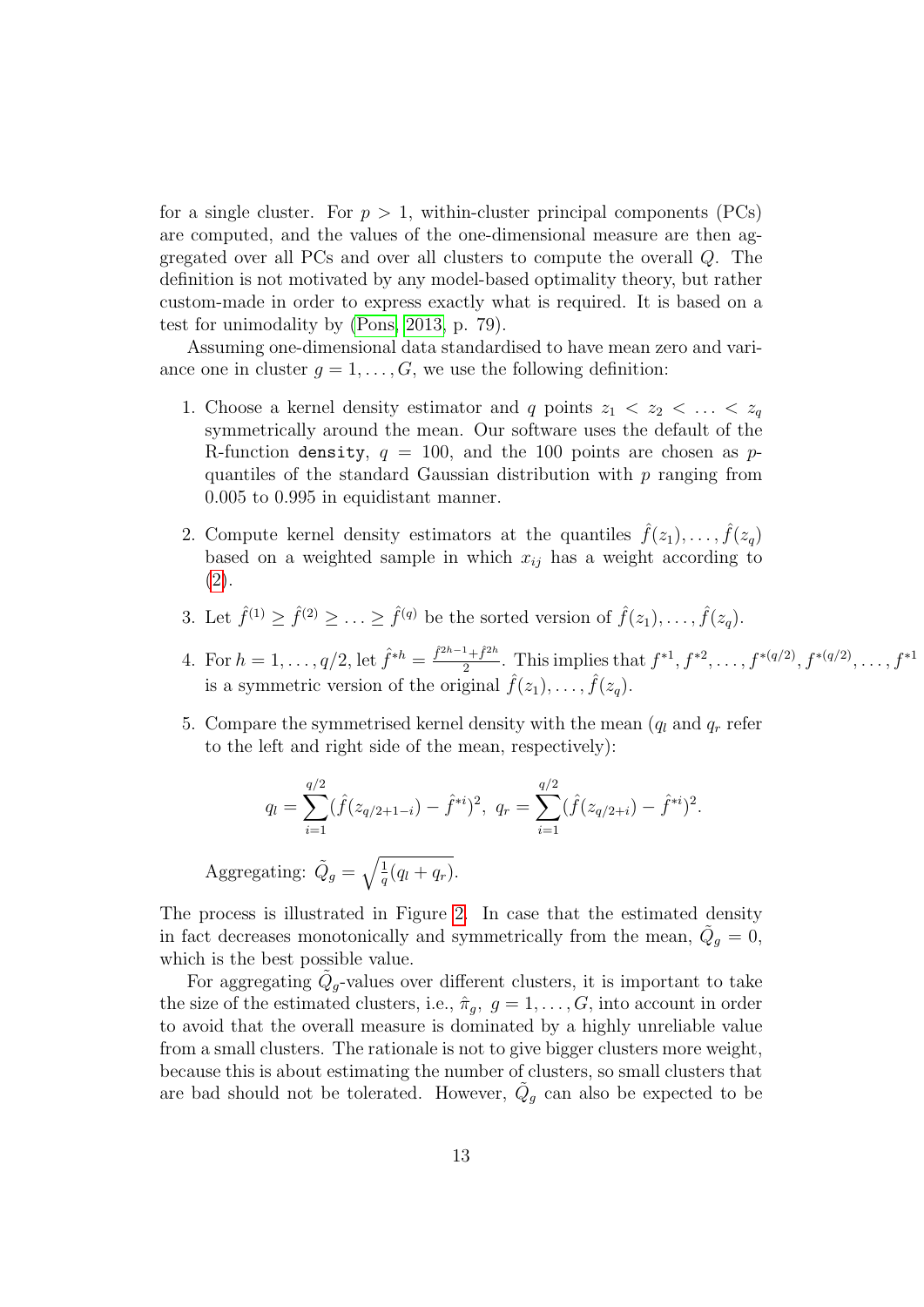

<span id="page-13-0"></span>Figure 2: Illustration of the one-dimensional measurement of cluster quality. Left side: Suppose this is the kernel-estimated density for the weighted data set within the first estimated cluster at  $z_1, \ldots, z_q$ , obviously not looking unimodal. Middle: Density values at  $z_1, \ldots, z_q$  are ordered from the largest to the smallest. Pairs of density values (the two largest ones, then the third and fourth largest and so on) are averaged, and the resulting density values are shown on the right side of the mean at  $z_{q/2+1}, \ldots, z_q$  from largest to smallest. Right side: The same values are also put on the left side of the mean in descending order from the mean to the outskirts, producing a density symmetric about the mean.  $\tilde{Q}_g$  is the root of the averaged squared difference between these.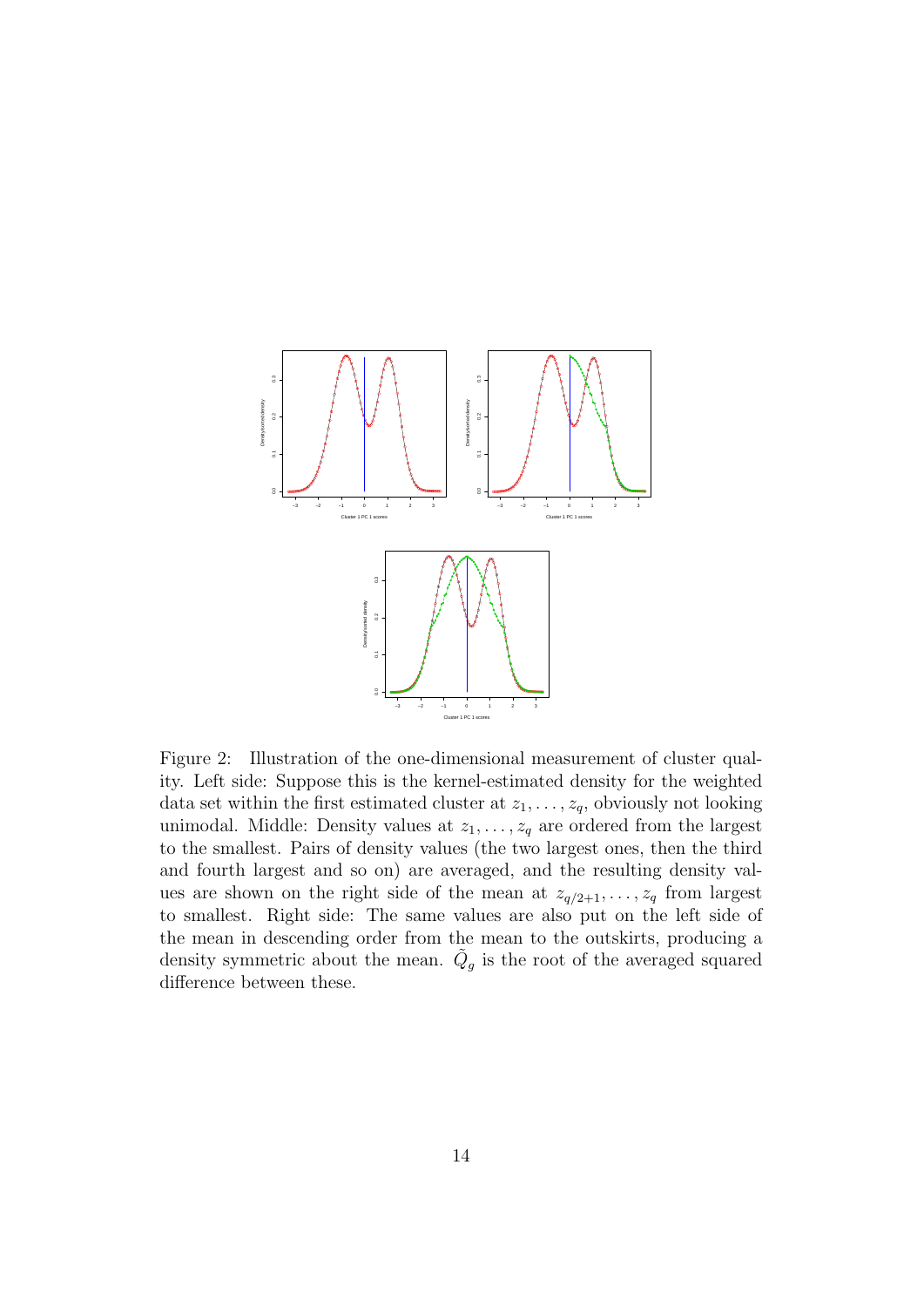more variable for even valid small clusters, and this needs to be accounted for. Therefore we use

$$
Q_g^* = \frac{\tilde{Q}_g - E_{n\hat{\pi}_g} \tilde{Q}_g}{\sqrt{\text{var}_{n\hat{\pi}_g}(\tilde{Q}_g)}},
$$

where the expectation  $E_m$  and variance var<sub>m</sub> are computed assuming m i.i.d. observations from an  $\mathcal{N}(0, 1)$ -distribution in the corresponding cluster. These values can be simulated to very high precision and interpolated to allow for non-integer  $m$ . This idea is similar to "pivoting" in bootstrap inference [\(Hall,](#page-32-8) [1992\)](#page-32-8).

For p-dimensional clusters with  $p > 1$ , within-cluster PCs are computed first, based on the weighted within cluster data with weights according to [\(2\)](#page-5-0) again. For  $j = 1, \ldots, p$ , let  $Q_{jg}$  be  $Q_g^*$  computed on the j<sup>th</sup> standardised within-cluster PC of cluster  $q$ . Aggregating information from the PCs,

$$
Q_g = \frac{1}{p} \sum_{j=1}^p (Q_{jg}^2) \mathbf{1}(Q_{jg} > 0),
$$

where  $\mathbf{1}$ () denotes the indicator function. The rationale here is that (a) if  $Q_{jq} \leq 0$  it means that on the j<sup>th</sup> PC, the symmetric unimodality statistic behaves as expected under a Gaussian distribution or even better, so there is no indication whatsoever against this being a cluster, and (b) squaring positive  $Q_{jg}$  will emphasise problematic issues in certain PCs. The contribution of the first PCs is not upweighted in the definition of  $Q<sub>g</sub>$ , because potential issues with unimodality are of interest along all PCs in the same way, although one could intuitively expect that issues occur more often along the first PC.

Finally, for the same reason squares are applied when aggregating over the clusters in order to make  $q$  sensitive against substantial issues in any cluster:

$$
Q(G) = \sqrt{\sum_{g=1}^{G} (Q_g^2)}.
$$

A number of alternatives choices of Q could be considered. Other tests for unimodality have been proposed [\(Silverman, 1981;](#page-34-2) [Hartigan and Hartigan,](#page-32-9) [1985;](#page-32-9) [Siffer et al., 2018\)](#page-34-3). Q as defined above was chosen because it does not only measure unimodality but also symmetry (elliptic shape is measured to some extent by assessing the symmetric shape in all PC directions), and it allows for relatively straightforward aggregation over different mixture components and dimensions, because it measures deviations from the symmetric unimodal shape directly. Measuring unimodality for multivariate data is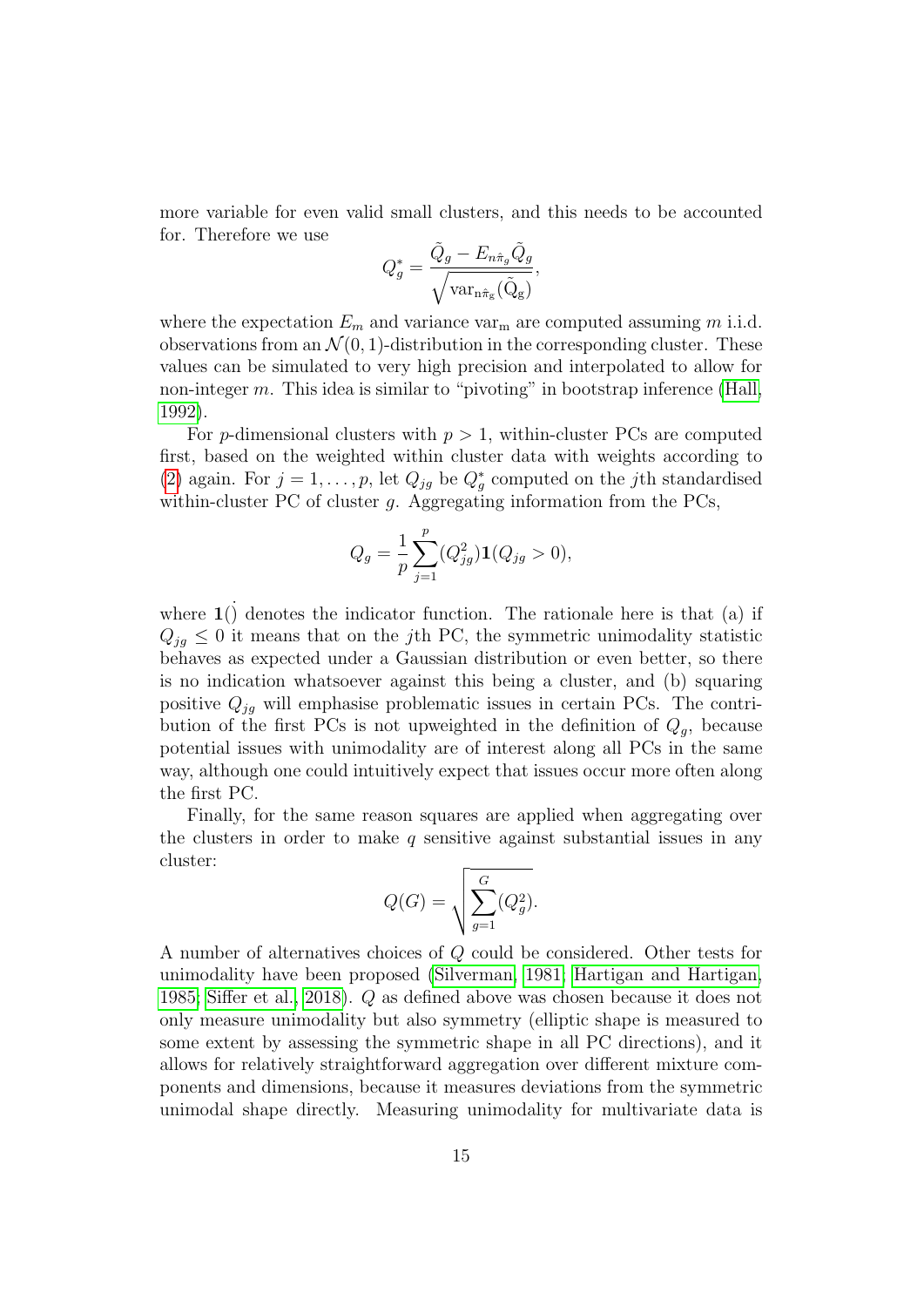hard, and it cannot be ruled out that violations are only apparent in directions other than the PCs. Multimodality can often be expected to lead to increased variance [\(Siffer et al., 2018\)](#page-34-3), and therefore the first PCs are good candidates for detecting it, but exceptions exist.

It may be possible to adapt other unimodality statistics to our approach as well. Also, Q could be defined in different ways to measure different cluster characteristics of interest. As a simple variant the symmetry requirement can be dropped by centering step 5 at the maximum estimated density mode rather than the mean, and compare the estimated data density with the unsymmetrised sorted density values on the left and right side of the mode, respectively, which is the original proposal by [\(Pons, 2013,](#page-33-10) p. 79). Q could also take into account classification entropy as the ICL does. More than one statistic can be employed at the same time to measure multiple features of the clusters [\(Akhanli and Hennig, 2020\)](#page-30-3). Elaboration of these ideas is left to future work.

#### <span id="page-15-0"></span>4.3 Bootstrap adequacy

Because the method is computer intensive and precise quantiles may require a too large B, G will be defined to be adequate if

<span id="page-15-1"></span>
$$
\frac{Q(G) - m_{QG}}{s_{QG}} \le c,\t\t(7)
$$

where  $m_{OG}$  and  $s_{OG}$  are location and scatter statistics of the empirical distribution of  $Q(G)$  for data generated from the fitted model. We have observed that with OTRIMLE (as potentially with other clustering methods)  $Q(G)$ may produce outlying values. Certain fitted distributions may generate data sets that are quite ambiguous regarding the optimal clustering and the number of clusters. Such outlying values normally indicate a very bad clustering, and  $Q(G)$  on the original data set should not be assessed as adequate just because certain  $Q(G)$  on bootstrapped data are even worse. For this reason,  $m_{QG}$  and  $s_{QG}$  should be chosen robustly. We suggest the robust  $\tau$ -estimator for location and scale [\(Maronna and Zamar, 2002\)](#page-33-11). With appropriate consistency factor, this is consistent if the parametric bootstrap distribution of  $Q(G)$  is Gaussian (we currently do not have a proof for this, so this is just heuristic; Chebyshev's inequality can be used for guidance with general distributions), allowing for a standard interpretation of the constant c.

Q is assumed to be defined so that lower values imply a better clustering quality, and adequacy will only be rejected if  $Q(G)$  is too large. Choosing, e.g.,  $c = 2$  then means that if  $Q(G)$  on bootstrapped data follows a Gaussian distribution, the probability that adequacy is rejected is about 0.023.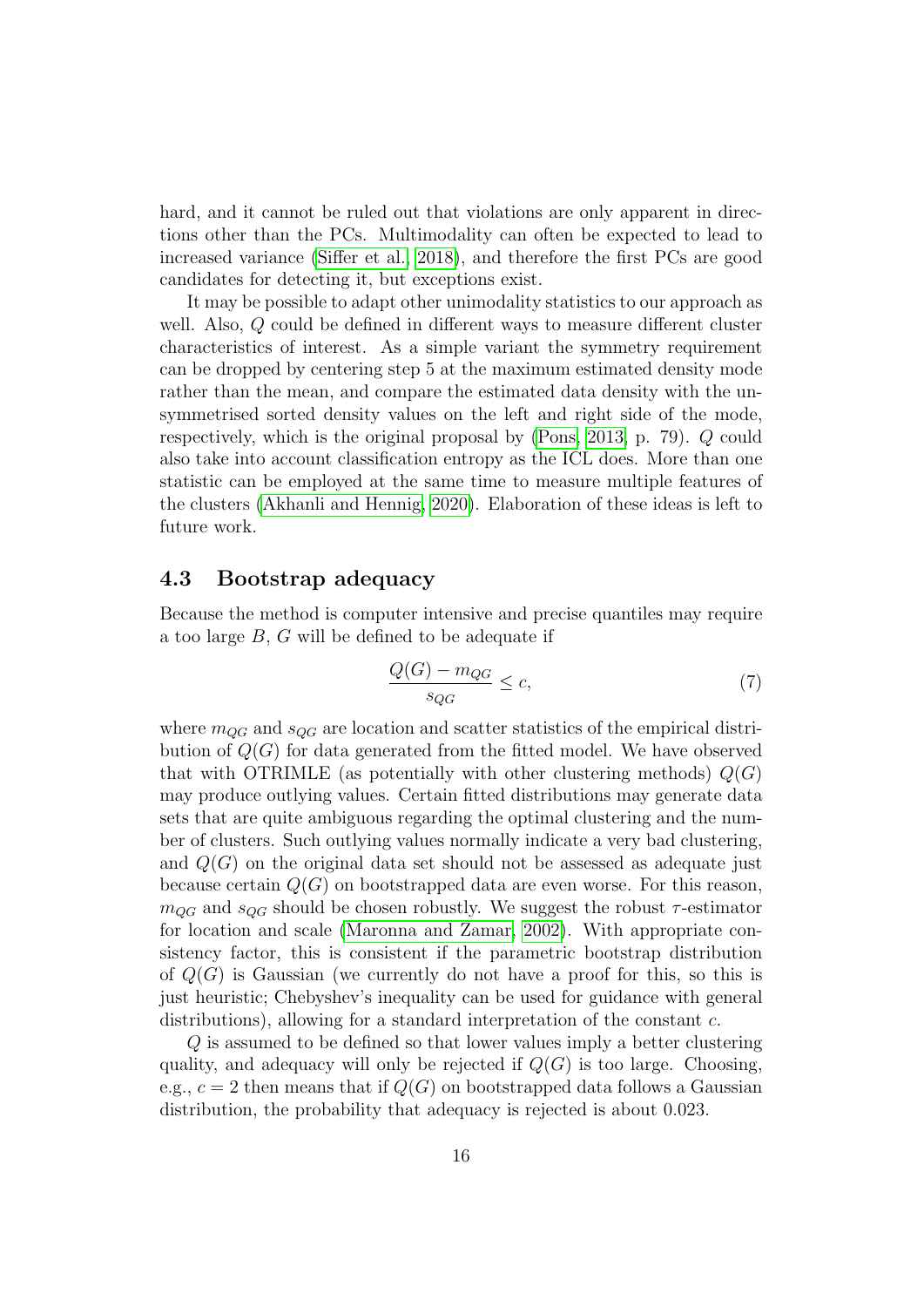#### <span id="page-16-0"></span>4.4 The simplicity measure

The simplest choice for the simplicity measure S is  $S(G) = G$ ; a model is seen as simpler if it has fewer clusters. This is appropriate for standard non-robust clustering, but it is problematic if it is allowed to classify a number of observations as "noise". With OTRIMLE, as well as with trimmed clustering and the noise component in mclust, it would be possible to declare all observations "noise" that make clustering ambiguous or belong to small clusters, in which case a high quality clustering with small G for the remaining observations could be found easily. For this reason, and because it is generally ambiguous whether observations that belong to small groups in some distance from the bigger clusters should be declared noise or clusters on their own, too much noise should be penalised. We propose

<span id="page-16-2"></span>
$$
S(G) = G + \frac{\hat{\pi}_0}{p_0},\tag{8}
$$

where  $p_0$  is a constant chosen by the user. It specifies the smallest percentage of additional noise that the user is willing to trade in for adding another cluster, i.e., if  $p_0 = 0.05$  (which we use as a default), it means, say, that a clustering with  $G = 6$  and  $\hat{\pi}_0 = 0.04$  is assessed as "simpler" as a clustering with  $G = 5$  and  $\hat{\pi}_0 = 0.1$ . The former clustering will then be preferred by our method if both clusterings are adequate. Particularly this will normally imply that clusters with  $\hat{\pi}_0$  <  $p_0$  are not found, because they could simply be declared noise and the resulting clustering would be "simpler" and as adequate, although there may be exceptions in case that the smallest cluster has a high quality  $Q_g$  compared to the other clusters.

## <span id="page-16-1"></span>5 Experiments

The adequacy approach to choose the number of clusters with OTRIMLE (called AOTRI in the following) is compared to different mixture model-based methods in a simulation study and on two data sets of scientific interest, one with and the other one without given true  $G$ . There is always a tension between stating that a method requires user tuning dependent on the specific situation, and running it in a default fashion on artificial data sets, but we think that both of these have their justification. Where user decisions can be used with convincing justification to adapt the method to what is required in a given application, this is certainly recommended. However, in many situations the user does not have a clear idea how to make some or all of these choices, and therefore defaults are often useful. They are also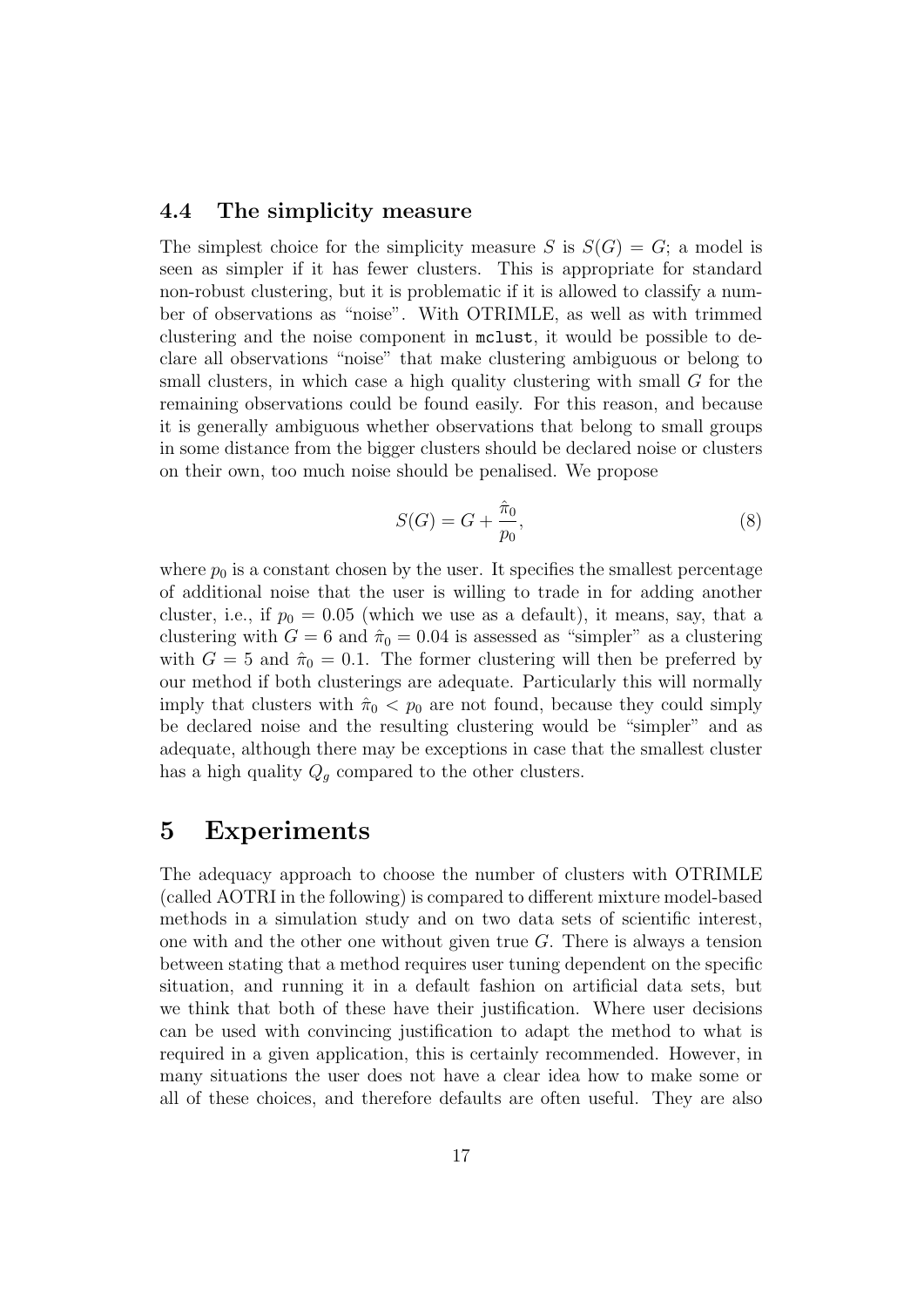required in order to compare the method in a "neutral" fashion with others. In the following we choose  $p_0 = 0.05$  in [\(8\)](#page-16-2), i.e., we prefer a solution with one cluster more if that reduces the estimated noise by 0.05 or more. We did some experiments with  $p_0 = 0.02$  (not shown), but results were rarely different. We choose  $c = 2$  in [\(7\)](#page-15-1) as maximum value of the standardised clustering quality for the model to still count as "adequate". The maximum eigenvalue ratio for covariance matrices was chosen as  $\gamma = 20$ . Variables were standardised before clustering in order to allow for a scale-independent interpretation of  $\gamma$  except where mentioned explicitly.

We looked at both  $\beta = 0$  and  $\beta = 1/3$  in [\(5\)](#page-6-0), the latter called AOTRIB, and meaning that for fixed G more non-Gaussianity within clusters is tolerated if that reduced noise. Results were occasionally different. Note that  $\beta$  trades non-Gaussianity against noise for fixed G, whereas c tunes trading non-Gaussianity against non-adequacy of the non-noise, usually leading to a larger G (if anything changes at all, which it often does not).

We chose  $G_{max} = 10$  in the simulations. This choice does not matter, however, as long as the finally chosen G has a value of  $S(G) < G_{max} + 1$  in  $(8)$ , because then it will be chosen regardless of results for higher G. As far we have seen, for all data sets, larger  $G_{max}$  could not have changed results for this reason; for the BIC and ICL this can never be known, which is an advantage of our approach.

The number of bootstrap replicates is chosen as  $B = 30$  in the computer intensive simulations, but  $B = 100$  in Sections [5.2](#page-24-0) and [5.3.](#page-26-0)

Declaration of selection bias. As this paper introduces a new method, as a proof of concept we need to show some situations in which it works well. We looked at some other data sets and data generating mechanisms (although usually with a very small number of test runs). In many cases there was no big difference between the different methods, and sometimes mclust with or without noise, or a mixture of t-distributions or skew t-distributions worked better, though never all of them. Sometimes nothing worked well. So we do not claim that AOTRI/AOTRIB is universally the best, just where we show it is. Data generating process (DGP) 3 was the first DGP we tried, and we show it despite not being a clear win for the new methods.

#### <span id="page-17-0"></span>5.1 Simulation study

In this study we compare AOTRI and AOTRIB with some mixture modelbased clustering methods that estimate the number of clusters using the BIC or the ICL. More precisely, we use the R-package mclust with default settings for fitting a Gaussian mixture with BIC and ICL (GBIC, GICL), and with noise component (GNBIC); the noise component is initialised by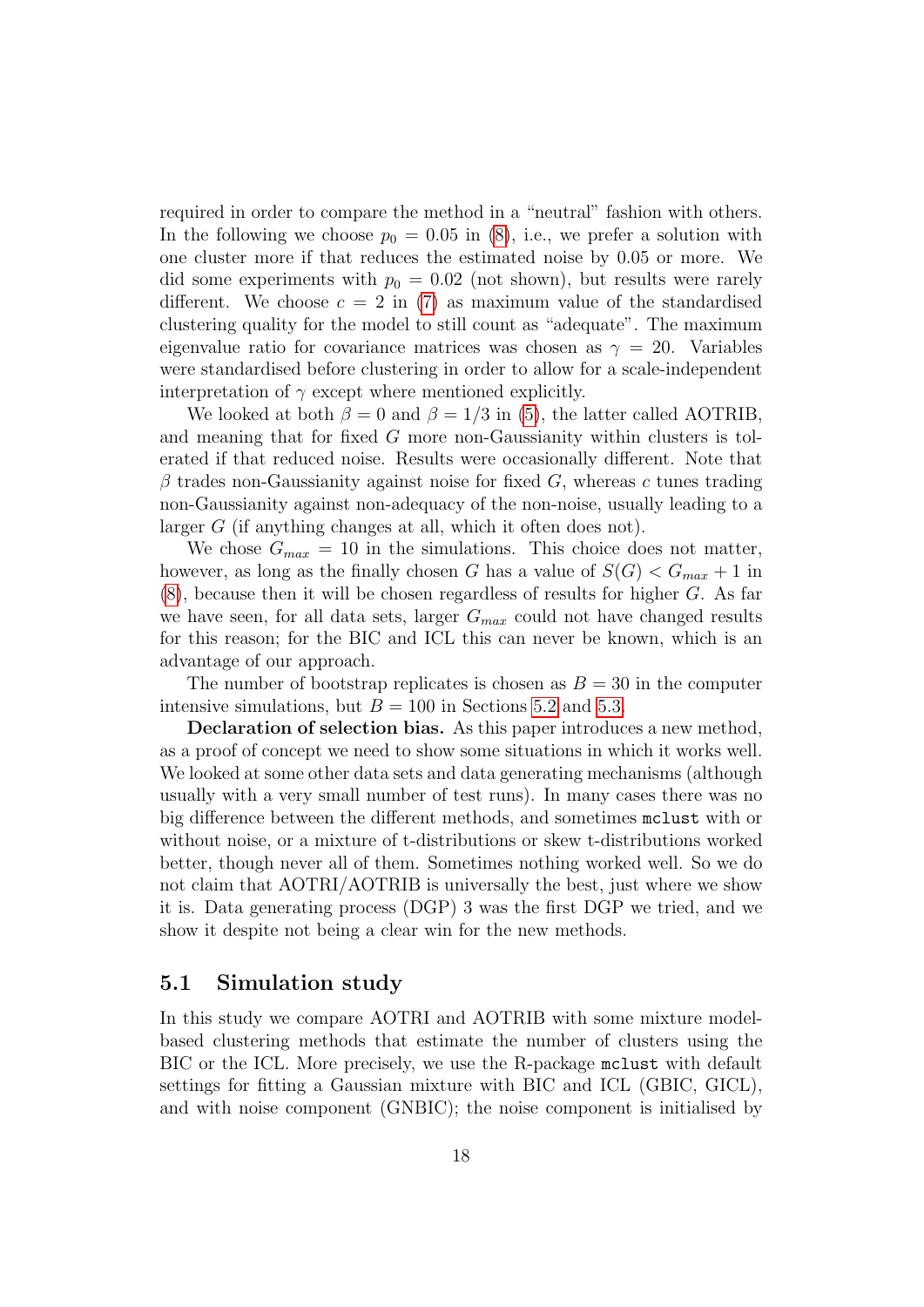the R-function NNClean in package prabclus with parameter nnk=5 [\(Byers](#page-31-10) [and Raftery, 1998\)](#page-31-10). We use the R-package teigen [\(Andrews et al., 2018\)](#page-30-4) for fitting mixtures of multivariate t-distributions using the BIC and ICL (TBIC, TICL). We use the R-package EMMIXskew for fitting mixtures of skew t-distributions [\(Wang et al.](#page-34-4) [\(2009\)](#page-34-4); [Lee and McLachlan](#page-33-9) [\(2013\)](#page-33-9); SKTBIC). We use fully flexible covariance matrices and degrees of freedom if possible, but sometimes EMMIXskew does not deliver a solution with the default settings, in which case we try out more constrained covariance matrix models as offered by EMMIXskew until a valid solution is found, which in the simulations ultimately always was the case. 100 data sets have been generated from each DGP.



<span id="page-18-0"></span>Figure 3: First two dimensions of data from simulated DGP 1, generated from a mixture of three multivariate Gaussian distributions.

We consider the chosen number of clusters and the adjusted Rand index comparing the resulting clustering with the true clustering (ARI; [Hubert](#page-32-10) [and Arabie](#page-32-10) [\(1985\)](#page-32-10)). This becomes 1 for perfect correspondence, and 0 is its expected value for comparing two random clusterings. For the AOTRI variants and GNBIC the noise component is included as a cluster in the computation of the ARI with one exception. In a real situation classifying observations as "noise" indicates that cluster membership is unclear, and on this basis these observations could be excluded from the computation of the ARI, but this could be seen as an unfair advantage for these methods, because the other methods are assessed based on all observations including those that are hardest to classify. Therefore we decided to include the noise in the ARI computation, although we show both results for DGP 4.

We simulated data from four DGPs. DGP 1 is a plain Gaussian mixture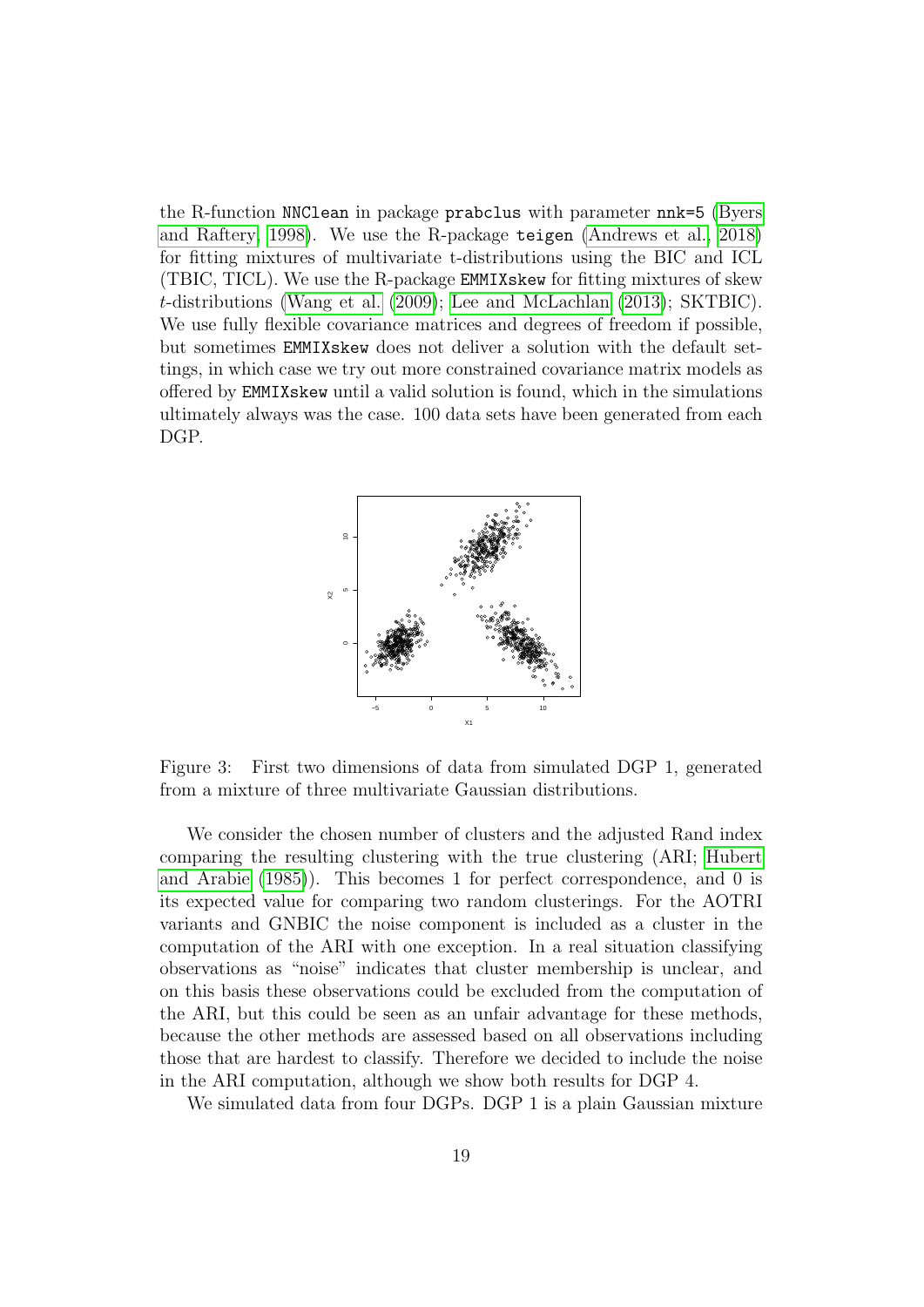with  $G = 3$  components, all with probability  $\frac{1}{3}$ . There are  $n = 1000$  observations in  $p = 10$  dimensions. The means and covariance matrices of the first two dimensions (see Figure [3\)](#page-18-0) are:  $\mu_1 = (-3, 0)$ ',  $\Sigma_1[1, 1] = \Sigma_1[2, 2] = 1$ ,  $\Sigma_1[1,2] = 0.5; \mu_2 = (8,0)^\prime, \Sigma_2[1,1] = \Sigma_2[2,2] = 2, \Sigma_2[1,2] = -1.5 \mu_3 =$  $(5, 9)'$ ,  $\Sigma_3[1, 1] = \Sigma_3[2, 2] = 2$ ,  $\Sigma_3[1, 2] = 1.3$ . Each of variables 3-10 is generated from  $\mathcal{N}(0,1)$  independently of the others. Standardising the variables implies downweighting of the cluster structure compared to the noninformative variables 3-10, causing problems for all methods including GBIC and GICL of which the model assumptions are fulfilled here, and therefore for DGP 1 and DGP 2 variables were not standardised before clustering.



<span id="page-19-0"></span>Figure 4: Left side: Distribution of numbers of clusters by method for DGP 1 (true  $G = 3$ ) over 100 simulation runs. Right side: Corresponding distributions of adjusted Rand index values.

The results for DGP 1 are shown in Figure [4,](#page-19-0) see Table [1](#page-20-0) for the mean ARI values. GICL produces perfect results here, as does, somewhat surprisingly, SKTBIC. TBIC and TICL perform substantially worse, TICL being the better of the two. What happens here is analogous to the problem shown in Figure [1;](#page-8-0) as the clusters are not t-distributed, the methods often add mixture components to approximate the Gaussian distributions better by tdistributions. The remaining methods including the two AOTRI methods almost always find the correct clustering, with a few exceptions.

DGP 1 serves as a baseline for DGP 2, which is identical to DGP 1, except that one observation from cluster 1 has its value in the third variable replaced by 1000, and therefore is now a gross outlier. The results for DGP 2 are shown in Figure [5](#page-20-1) and Table [1.](#page-20-0) The AOTRI variants produce even slightly better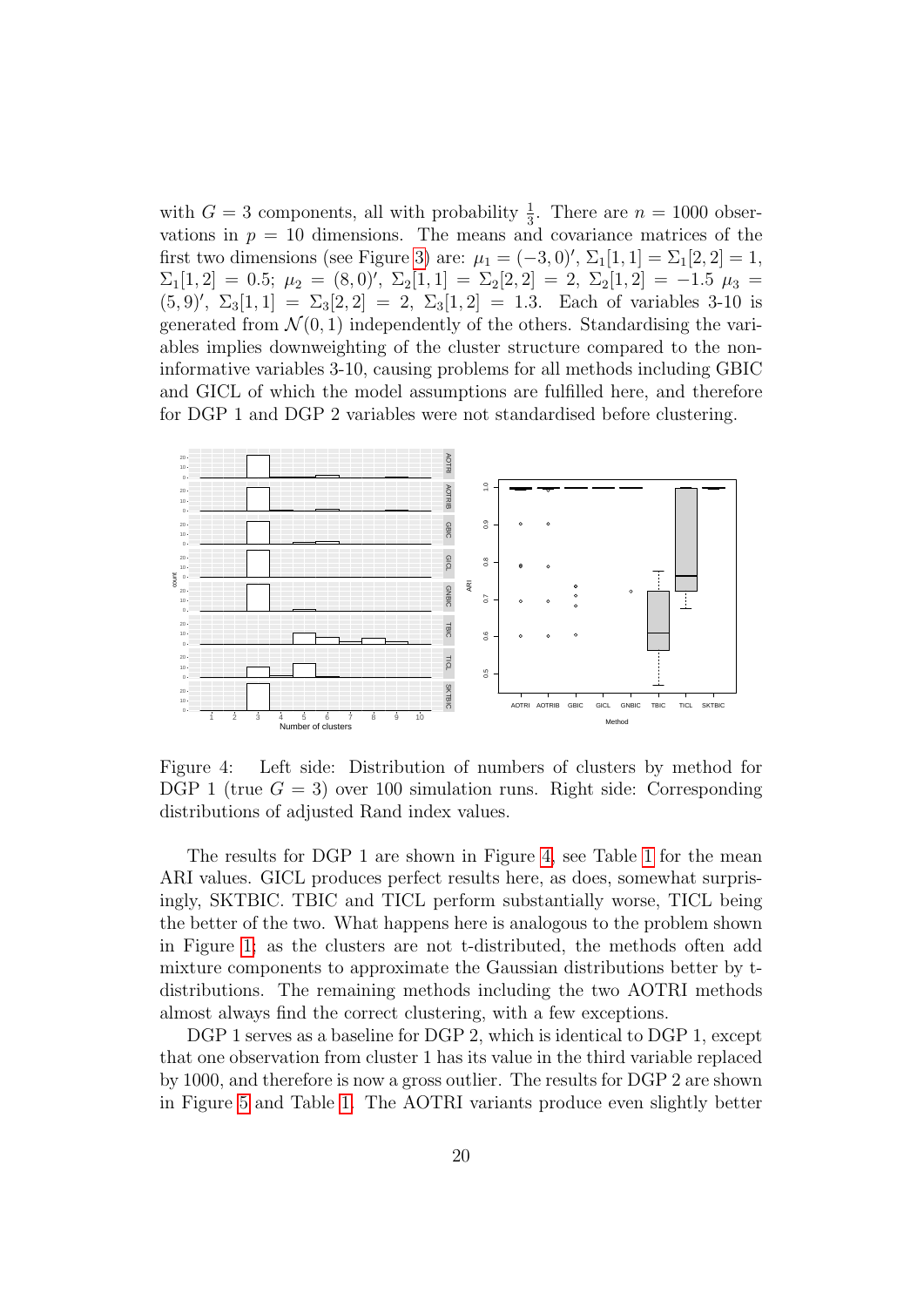

<span id="page-20-1"></span>Figure 5: Left side: Distribution of numbers of clusters by method for DGP 2 (true  $G = 3$ ) over 100 simulation runs. Right side: Corresponding distributions of adjusted Rand index values.

results than in DGP 1; the added extreme outlier may occasionally stop truly Gaussian observations from being classified as noise. The outlier also seems to regularise TBIC and TICL to some extent, although their results are still not excellent. The result of SKTBIC is still very good, typically adding a cluster for the outlier alone, and the robustness of GNBIC looks satisfactory. On the other hand, GBIC deteriorates strongly, and GICL worsens significantly as well. The effect of the outlier on these methods is in many cases that the choice of the covariance matrix model is affected and a model is used that requires more mixture components to fit the clusters.

| were classified as noise. |              |               |             |             |              |       |       |               |
|---------------------------|--------------|---------------|-------------|-------------|--------------|-------|-------|---------------|
| Method                    | <b>AOTRI</b> | <b>AOTRIB</b> | <b>GBIC</b> | <b>GICL</b> | <b>GNBIC</b> | TBIC  | TICL  | <b>SKTBIC</b> |
| ARI                       |              |               |             |             |              |       |       |               |
| DGP 1                     | 0.955        | 0.963         | 0.945       | 0.999       | 0.989        | 0.631 | 0.842 | 0.999         |
| DGP 2                     | 0.967        | 0.976         | 0.632       | 0.844       | 0.918        | 0.901 | 0.906 | 0.968         |
| DGP 3                     | 0.833        | 0.833         | 0.654       | 0.854       | 0.646        | 0.847 | 0.857 | 0.563         |
| DGP 4                     | 0.709        | 0.830         | 0.673       | 0.701       | 0.700        | 0.618 | 0.621 | 0.835         |
| DGP 4b                    | 0.897        | 0.856         | 0.673       | 0.701       | 0.716        | 0.618 | 0.621 | 0.835         |

<span id="page-20-0"></span>Table 1: Average adjusted Rand index values over 100 simulation runs. The last line gives the values for DGP 4 excluding the observations that

DGP 3 with  $n = 2000, p = 20$  was designed to deviate from the model assumptions in a way that does not make the clusters look strikingly different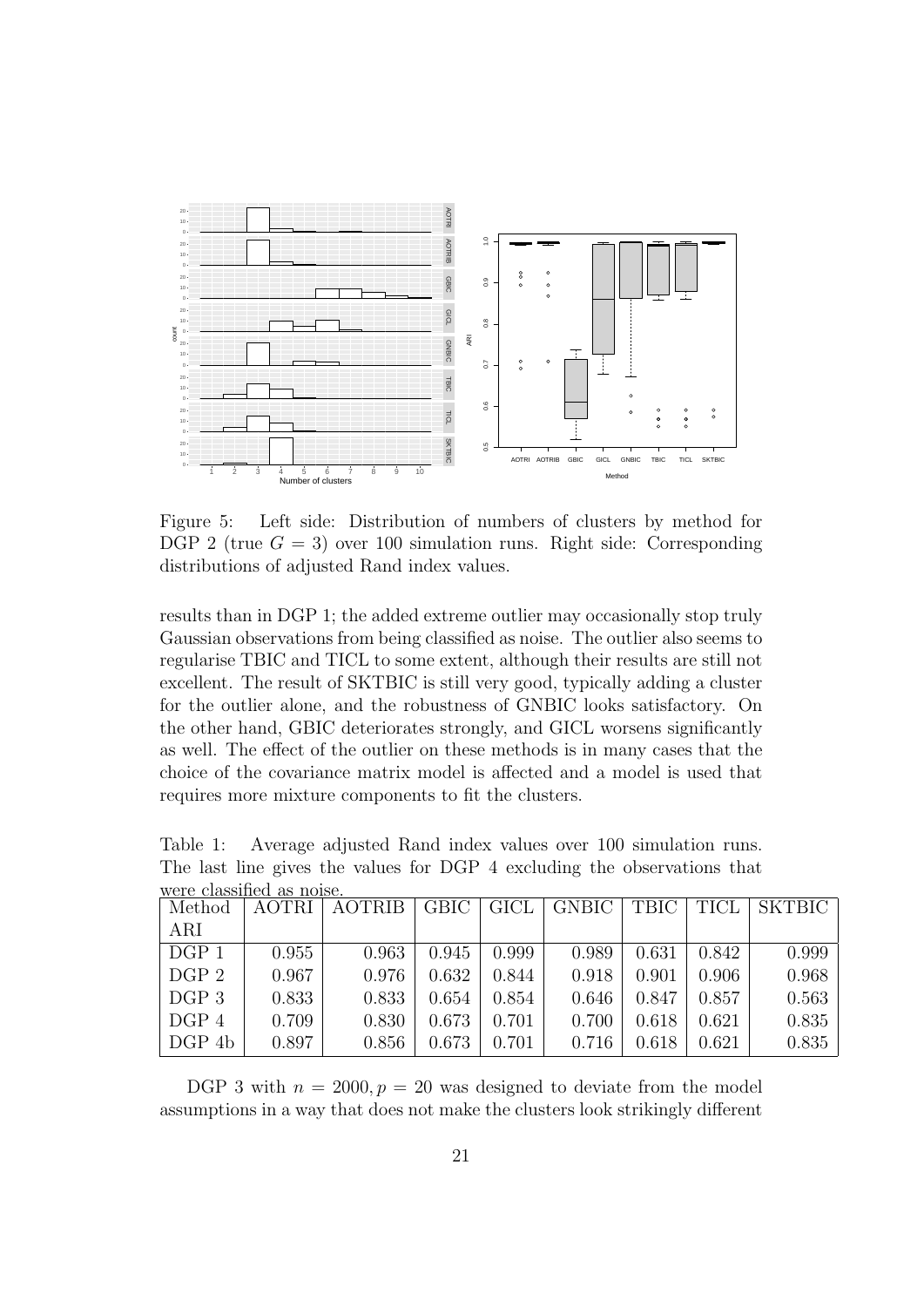from Gaussian ones, but with some heavier tails. Again the clustering structure is present only in the first two variables, but these are now  $t_3$ -distributed; variable 3-20 are again standard Gaussian; outliers as occasionally generated by  $t_3$ -distributions are now in the same variables that also have the clustering structure, as opposed to DGP 1 and 2. See the supplement of [Coretto](#page-31-0) [and Hennig](#page-31-0) [\(2016\)](#page-31-0) for full details. Figure [1](#page-8-0) shows the first two variables generated by this DGP. Results are shown in Figure [6](#page-21-0) and Table [1.](#page-20-0)

The AOTRI versions estimate  $G = 3$  correctly for 69 data sets, and get the clustering almost completely right in these cases, which does not hold for any of the other methods. In a few situations they deliver a one-cluster solution with ARI= 0 or a two-cluster solution, which makes the overall ARI mean worse than that of GICL and the t-mixture based methods. As this DGP has t- as well as Gaussian distributions, the model assumptions of none of these methods is perfectly fulfilled. They estimate  $G = 4$  in almost all cases, adding a fourth mixture component that collects observations so that the three main components look closer to the assumptions. GBIC and GNBIC overestimate G more strongly, and yield clearly worse ARI results, as does SKTBIC, despite correctly estimating  $G = 3$  in most cases.



<span id="page-21-0"></span>Figure 6: Left side: Distribution of numbers of clusters by method for DGP 3 (true  $G = 3$ ) over 100 simulation runs. Right side: Corresponding distribution of adjusted Rand index values.

DGP 4 with  $n = 660, p = 6$  brings together different shapes of distributions in the same data set, as is the case in some real applications. Cluster structure occurs on the first four variables, the fifth variable is standard Gaussian, the sixth is  $t_2$ , generating some outliers. There are two Gaus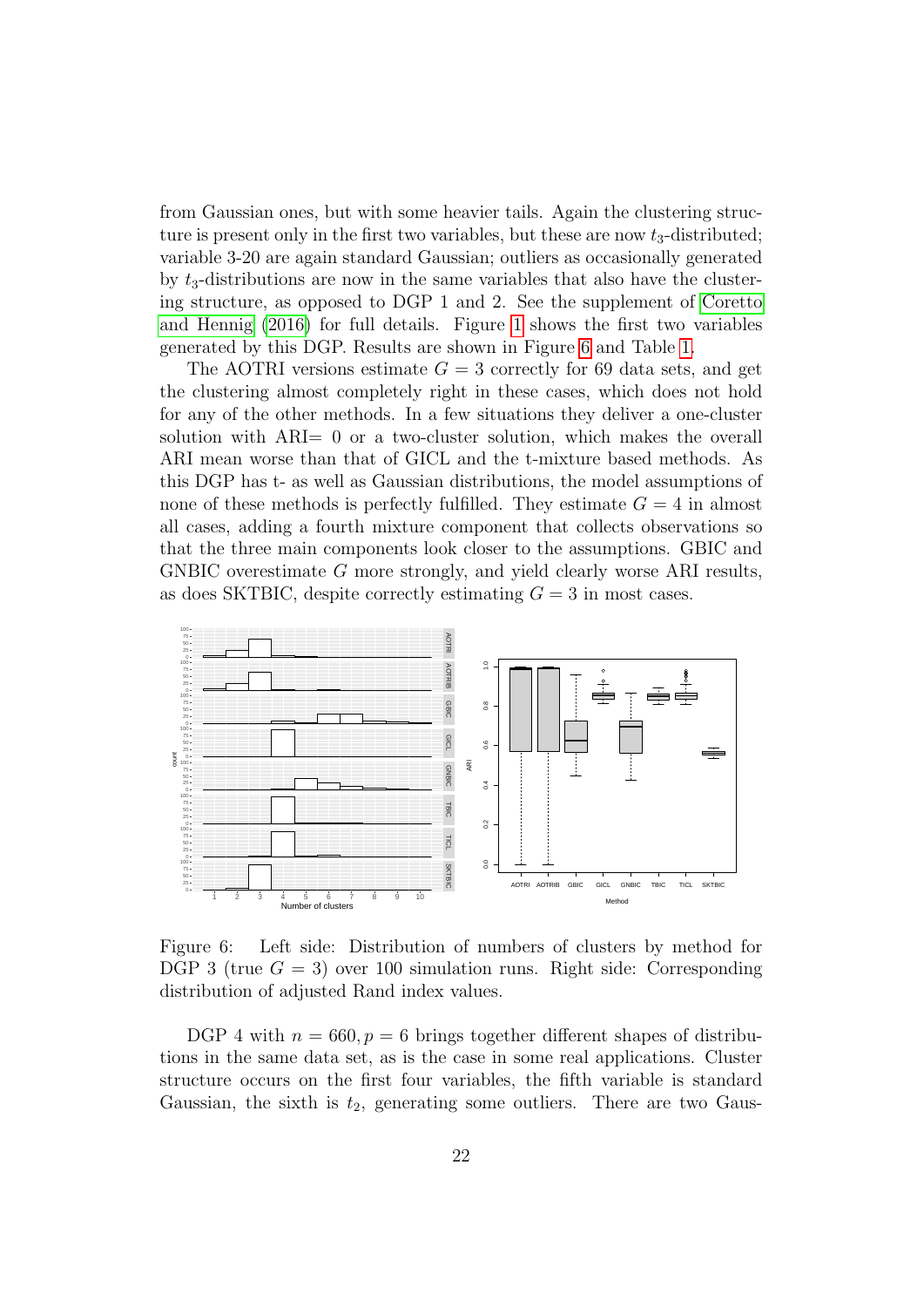sian clusters with sizes 250 and 150, an independent product of exponential variables with 70 observations, a shifted multivariate  $t_2$ -distribution with 70 observations, and a tight uniform with 100 observations, therefore  $G = 5$ . There are 20 "true" noise points, 10 of which are generated by a wide uniform distribution and 10 by a wider spread  $t_2$ , see Figure [7.](#page-22-0) This was taken from [Hennig](#page-32-11) [\(2007\)](#page-32-11), where details are given. Only the uniform cluster was added, centered at  $(2, 0, 4, 4)$  with range 0.4 on the first four variables.



<span id="page-22-0"></span>Figure 7: Data simulated from DGP 4 with true clustering. "N" denotes noise, half of which was generated by a uniform and half by a  $t_3$ , see [Hennig](#page-32-11) [\(2007\)](#page-32-11).

For the results see Figure [8](#page-23-0) and Table [1.](#page-20-0) The best performance is shown by SKTBIC regarding choosing G and also regarding the plain ARI. AOTRI and AOTRIB have a tendency to underestimate the number of clusters. This can mainly be explained by the fact that the strongly asymmetric exponential cluster is not well represented by a mode at the mean, and therefore the Q-criterion will prefer solutions that classify this as noise. This is not a proper cluster in the sense defined by Q (as long as its asymmetric version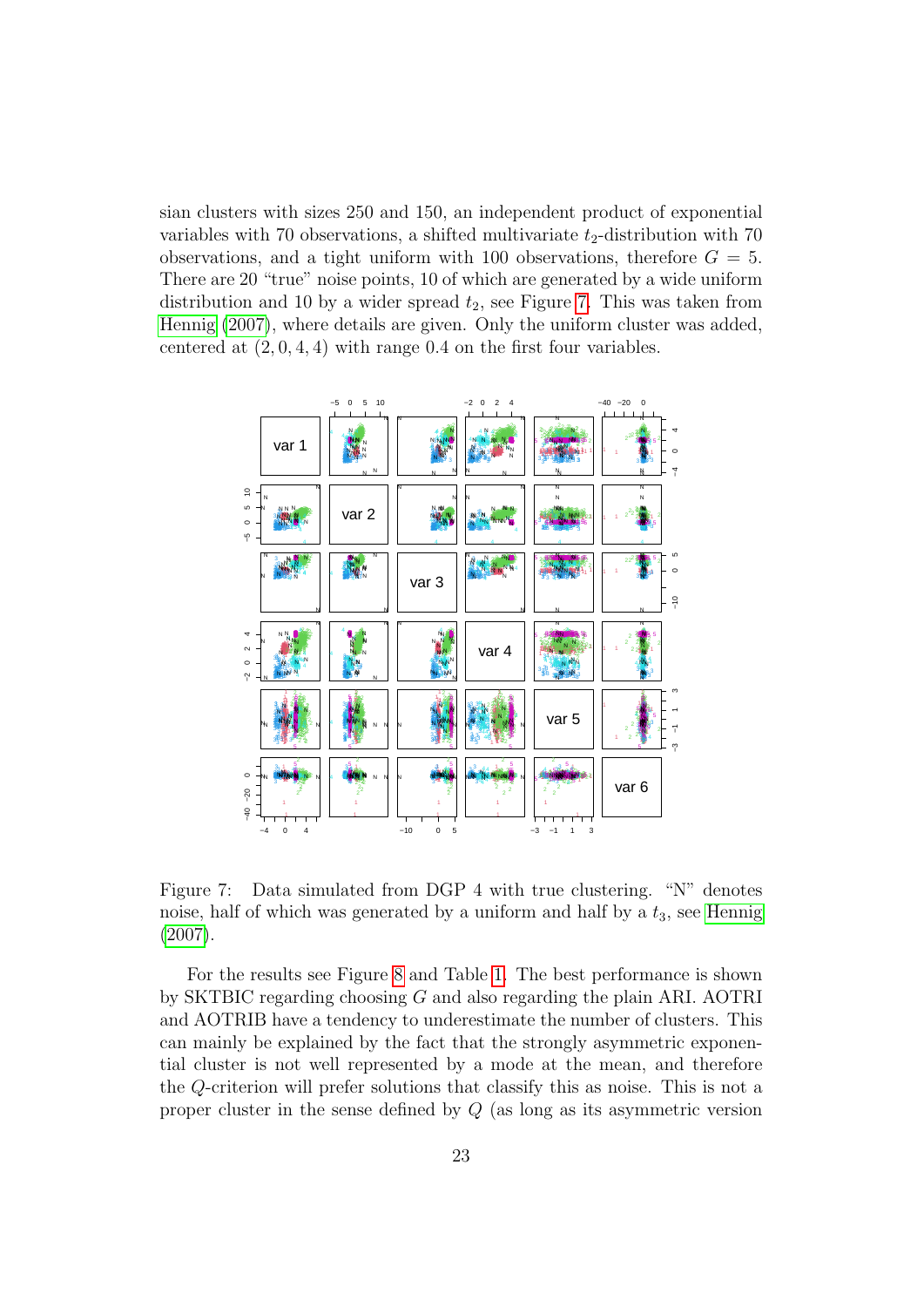

<span id="page-23-0"></span>Figure 8: Left side: Distribution of numbers of clusters by method for DGP 4 (true  $G = 5$ ) over 100 simulation runs. Right side: Corresponding distribution of adjusted Rand index values.

is used) and should arguably not be counted when operating with a symmetric prototype idea of a cluster. We also give ARI-results not involving the observations classified as noise in Table [1](#page-20-0) (DGP 4b). Regarding these, AOTRI and AOTRIB perform better than the SKTBIC; if in a real application it is acceptable to not classify and interpret the observations classified as "noise", AOTRI classifies the remaining observations very reliably. Regarding the number of clusters and raw ARI, AOTRIB with  $\beta = 1/3$  is almost as good as SKTBIC and clearly better than AOTRI. The latter is better when estimated noise is discounted. This is largely due to the larger estimated noise proportion: Observations that are not identified as noise by AOTRI are those that are easier to classify. GBIC, GICL, and GNBIC tend to fit some non-Gaussian clusters with more than one Gaussian component, and overestimate G in this way. The ICL does not help much here. TBIC and TICL produce a large variance of the ARI and the estimated  $G$ , sometimes over- and sometimes underestimating it.

Overall AOTRI and AOTRIB show a good and sometimes the best performance, although they run into occasional problems (particularly when estimating  $G = 1$  in DGP 3). The remaining methods all have some strength and some weaknesses; SKTBIC does very well except in DGP 3. GBIC and GNBIC overestimate  $G$  in case of non-Gaussian clusters, with deteriorating effect on the ARI. GICL does somewhat better, but does not solve the issue completely. TBIC and TICL do rather well for DGPs 2 and 3 but are much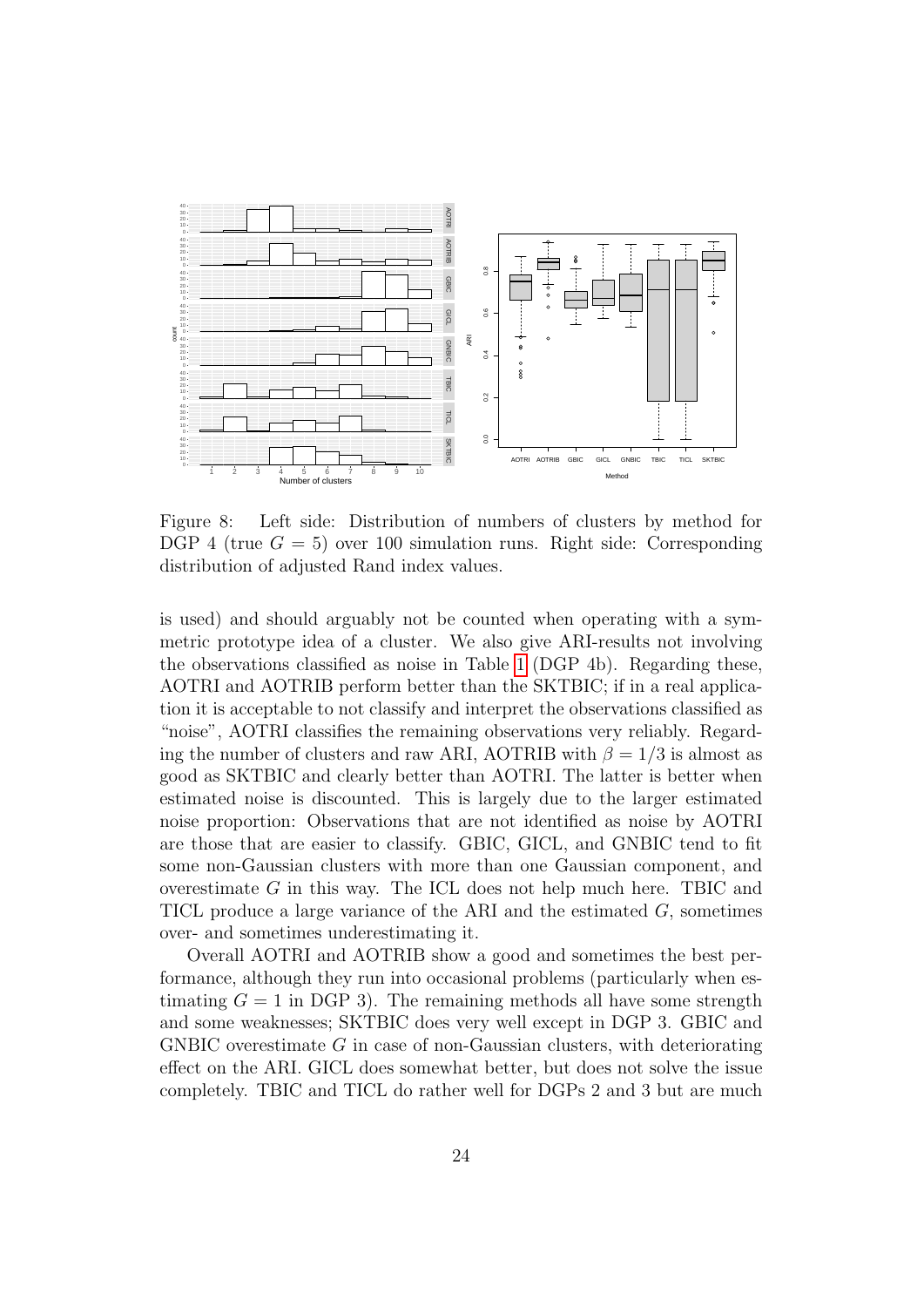weaker in DGPs 1 and 4.

#### <span id="page-24-0"></span>5.2 Olive oil data

The first real data set is from [Forina et al.](#page-31-11) [\(1983\)](#page-31-11). The data set contains  $p = 8$ chemical measurements on  $n = 572$  different specimen of olive oil produced in  $G = 9$  regions in Italy (northern Apulia, southern Apulia, Calabria, Sicily, inland Sardinia and coast Sardinia, eastern and western Liguria, Umbria). It has been used several times for benchmarking of supervised and unsupervised classification methods. Interpreting the regions as the true clusters, some of them have clearly non-Gaussian shape, and there are some outliers. Figure shows two of the chemical variables, "palmitic" and "eicosenoic", where some peculiarities (an outlier in region 7 on the lower left side of the plot, skewness or outliers of region 4, a small and less dense subgroup on the right side of region 3) can be seen.



<span id="page-24-1"></span>Figure 9: Scatterplot of two of the eight variables in the Olive Oil data set. Left side: true regions, right side: classification by AOTRI.

Assuming that a researcher analysing these data knows that clusters can be rather small (the smallest true cluster contains 4.4% of the observations) we analyse this using  $p_0 = 0.02$ . The AOTRI results are visualised in Figure [10.](#page-25-0) This shows that  $G = 3$  and  $G \geq 6$  are adequate.  $G = 9$  has a substantially lower noise proportion than the lower numbers of clusters. It is therefore the G with the smallest  $S(G)$  out of the adequate ones, and is chosen as optimal, so that  $G$  is estimated correctly. It still classifies more than 22% of the observations as noise. The right side of Figure [9](#page-24-1) shows its clas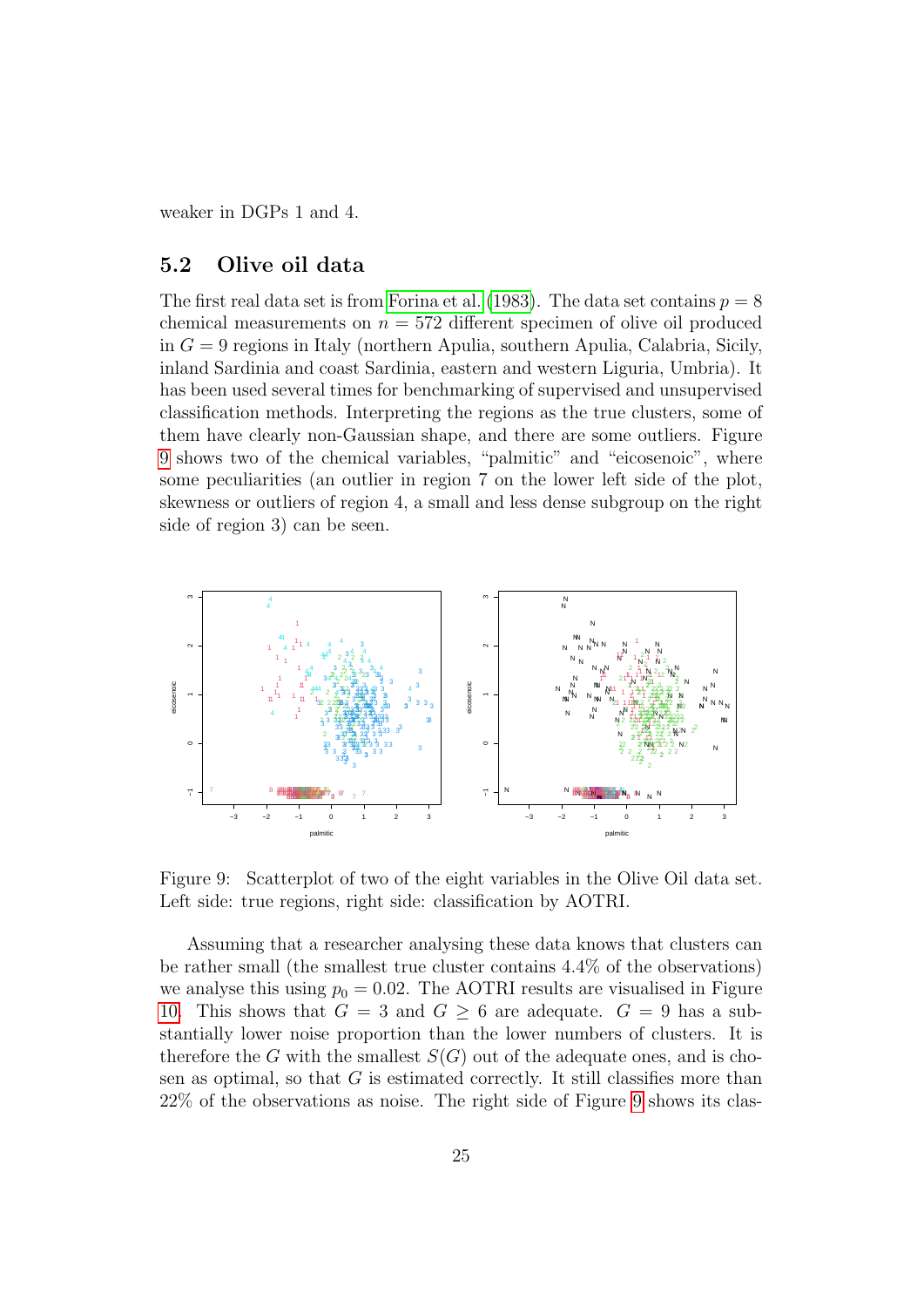sification for the variables "palmitic" and "eicosenoic". It can be seen that the earlier mentioned lower density subset of region 3 and the visible outliers of region 7 are classified as noise, along with several olive oils from region 4 and 1 in a lower density region, and some observations that are outlying in other directions than those defined by these two variables. Data analytically this makes some sense. 22% noise seems high, but other methods have issues with correctly classifying these observations as well. The ARI between this solution and the true regions is 0.762, including the observations classified as noise; without them it is 0.891. AOTRIB estimates  $G = 8$  with only 5.6% of the observations classified as noise, and it achieves a better ARI of 0.808 including the noise. Choosing  $p_0 = 0.05$  is not advisable for these data. For AOTRI this leads to an estimate of  $G = 6$  with an ARI 0f 0.712 as more noise is then tolerated, but it does not change the good result of AOTRIB, because the other numbers of clusters are inadequate with too high values of  $Q(G)$ .



<span id="page-25-0"></span>Figure 10: AOTRI results for olive oil data. Left side: Density-based clustering quality criterion  $Q(G)$  for the different numbers of clusters. The connected lines refer to the clustering of the original data set, the circles to the clustering of bootstrapped data sets. The red "X" denotes the cutoff point for a clustering to be adequate. Right side: Noise proportions, and ordering of numbers of clusters according to  $S(G)$ .

GBIC and GICL both estimate the same model with  $G = 10$  and an ARI of 0.552 at the upper end of the range of tried out G-values. Introducing a noise component as GNBIC does improves this to 0.599 with  $G = 8$  including the noise, or 0.607 without it. TBIC and TICL agree on  $G = 5$ . The ARI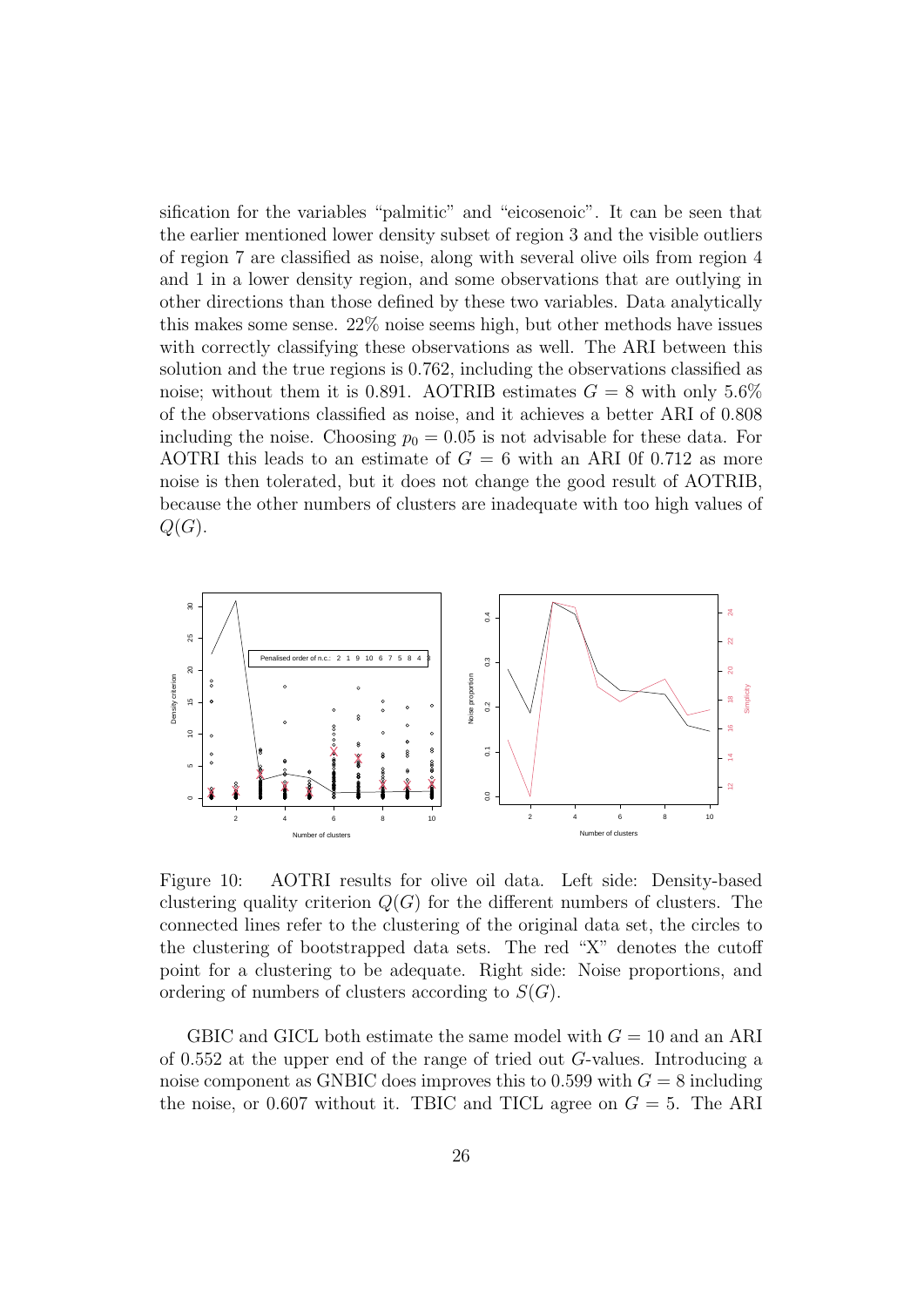is rather good at 0.773, although not at the level of AOTRIB. SKTBIC estimates  $G = 7$  and an ARI of 0.548.

#### <span id="page-26-0"></span>5.3 Districts of the city of Dortmund

A data set characterising the 170 districts of the German city of Dortmund is presented in [Sommerer and Weihs](#page-34-5) [\(2005\)](#page-34-5). This data set does not come with true cluster labels. We used a version consisting of five sociological key variables and transformed them in such a way that fitting Gaussian distributions within clusters makes sense. The resulting variables are the logarithm of the unemployment rate ("unemployment"), the birth/death balance divided by number of inhabitants ("birth.death"), the migration balance divided by number of inhabitants ("moves.in.out"), the logarithm of the rate of employees paying social insurance ("soc.ins.emp"), and the percentage of foreigners among all unemployed and dependently employed persons ("foreigners").



<span id="page-26-1"></span>Figure 11: District of Dortmund data with clustering by AOTRI. Figure [11](#page-26-1) shows that there is an extreme outlier in the scatterplot of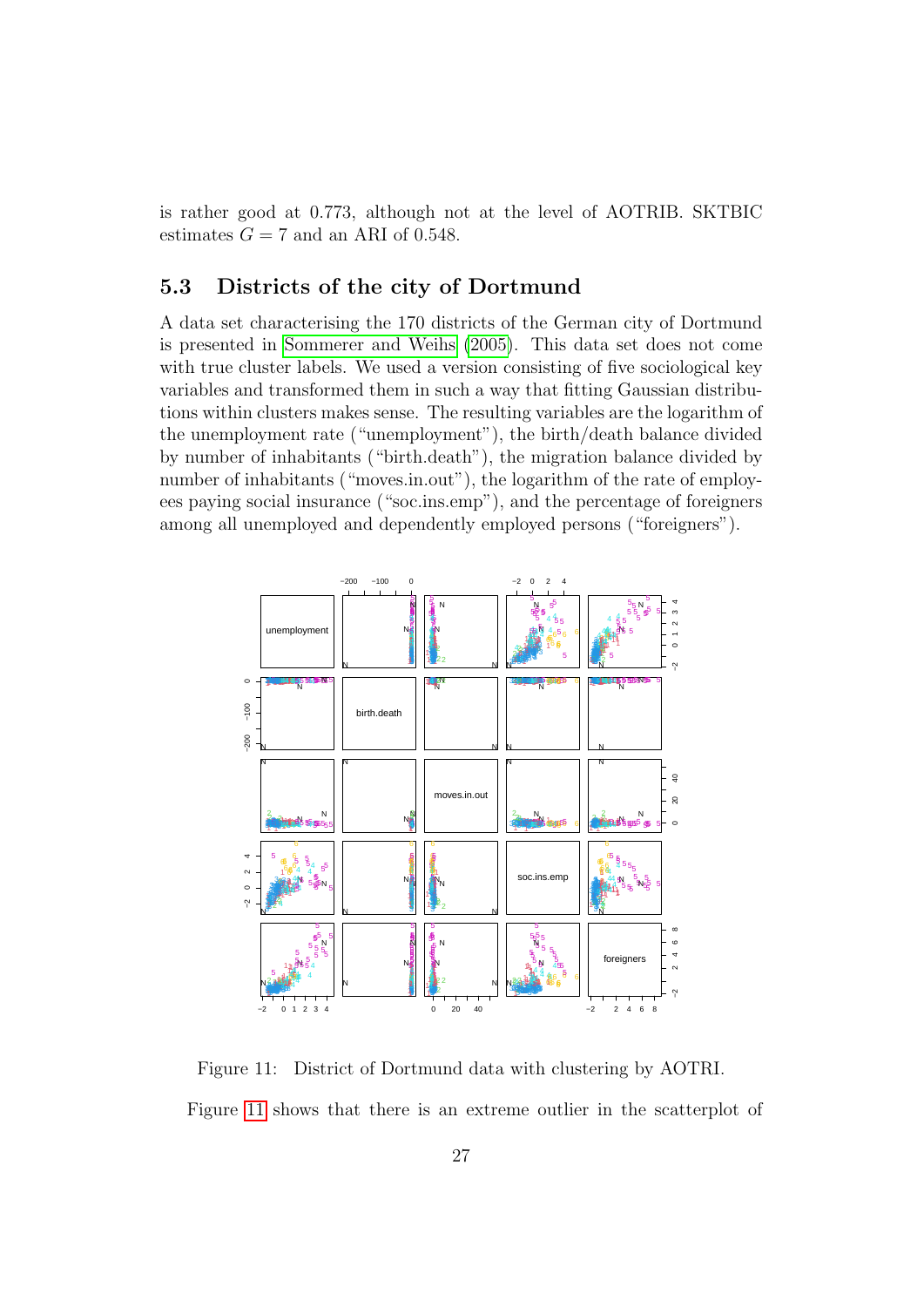"birth.death" and "moves.in.out" (called "Romberg Park", a park district with a clinic), with some more outlier candidates. The scatterplots of "soc.ins.emp" with "unemployment" and "foreigners", respectively, show some potential non-homogeneous structure.



<span id="page-27-0"></span>Figure 12: AOTRI results for Dortmund data. Left side: Density-based clustering quality criterion  $Q(G)$  for the different numbers of clusters. The connected lines refer to the clustering of the original data set, the circles to the clustering of bootstrapped data sets. The red "X" denotes the cutoff point for a clustering to be adequate. Right side: Noise proportions, and ordering of numbers of clusters according to  $S(G)$ .

Figure [12](#page-27-0) shows that the clusterings for G between 2 and 7, 9, and 10 are assessed as adequate, but that there are very high noise proportions for  $G < 6$ . Therefore AOTRI assesses  $G = 6$  as optimal. As far as the clusters can be assessed from Figure [11,](#page-26-1) they seems sensible, with clusters 5 and 6 showing a particularly clear profile, although one may wonder whether the data could be represented by a lower number of clusters. The outliers seem well detected. Figure [13](#page-28-0) shows that the different clusters have distinct profiles in terms of the five variables. Cluster 5 has the highest values of "unemployment", "foreigners", and "birth.death". Cluster 6 has high "social.ins.emp" and is quite homogeneous (though not extreme) on a number of other variables. Cluster 2 is highest on "moves.in.out" and lowest on "social.ins.emp". Cluster 3 is lowest on "foreigners" and joint lowest on "unemployment". Cluster 4 is lowest on "moves.in.out" and has otherwise fairly homogeneous values in the middle of the range. Cluster 1 is more difficult to interpret, with homogeneous mid-range values for "social.ins.emp" and "foreigners" and a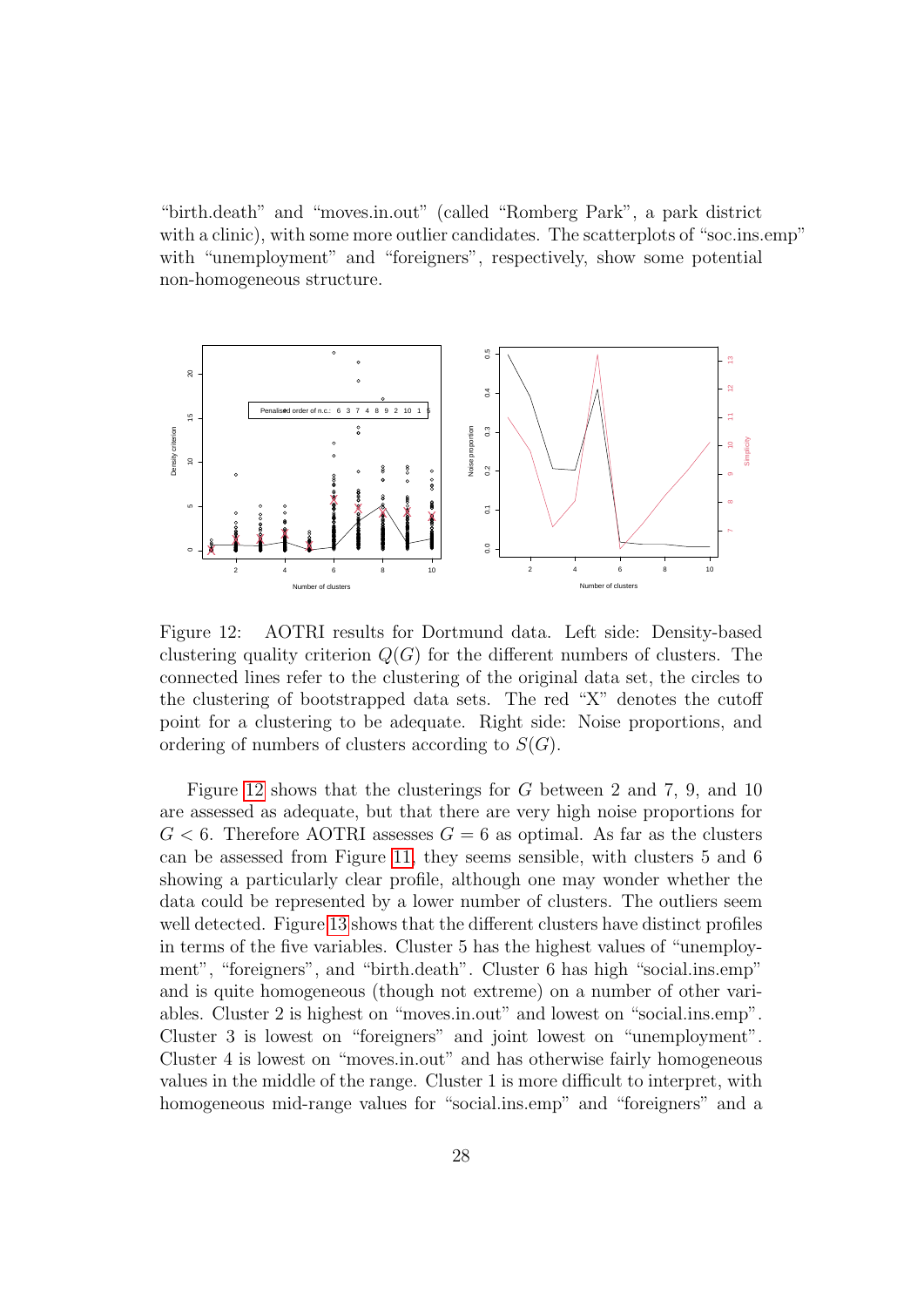large variance including the lowest values of "birth.death".



<span id="page-28-0"></span>Figure 13: Boxplots of the five variables of the Dortmund data grouped by the 6 clusters from AOTRI.

AOTRIB finds the same outliers as AOTRI, but prefers  $G = 3$  (with noise proportion 0.018, whereas AOTRI estimates this as 0.206 for  $G = 3$ , putting the observations in the lower density region in the upper right of "unemployment" vs. "soc.ins.emp", i.e. AOTRI's clusters 5 and 6 and parts of cluster 4, together, and splits the rest into two bigger clusters, one of which is almost identical to AOTRI's cluster 3. This seems data analytically reasonable with the clusters more visibly distinct, although it encodes rougher information on the structure of the districts. GBIC and GICL choose the same model with  $G = 4$  as optimal. This includes a large variance cluster joining the outlier Romberg Park with some districts that have high "foreigners" values and does not make much sense. TBIC and TICL choose  $G = 2$ , just distinguishing the main bulk of the data from a group collecting atypical observations in various directions. SKTBIC is flexible enough to fit the whole data set by  $G = 1$ . All of these seem to be of little use for the understanding of the city districts. GNBIC with noise components selects a reasonable solution with  $G = 4$ , compromising between AOTRI and AOTRIB, finding one outlier more.

Overall the simulations and data examples do not highlight AOTRI/AOTRIB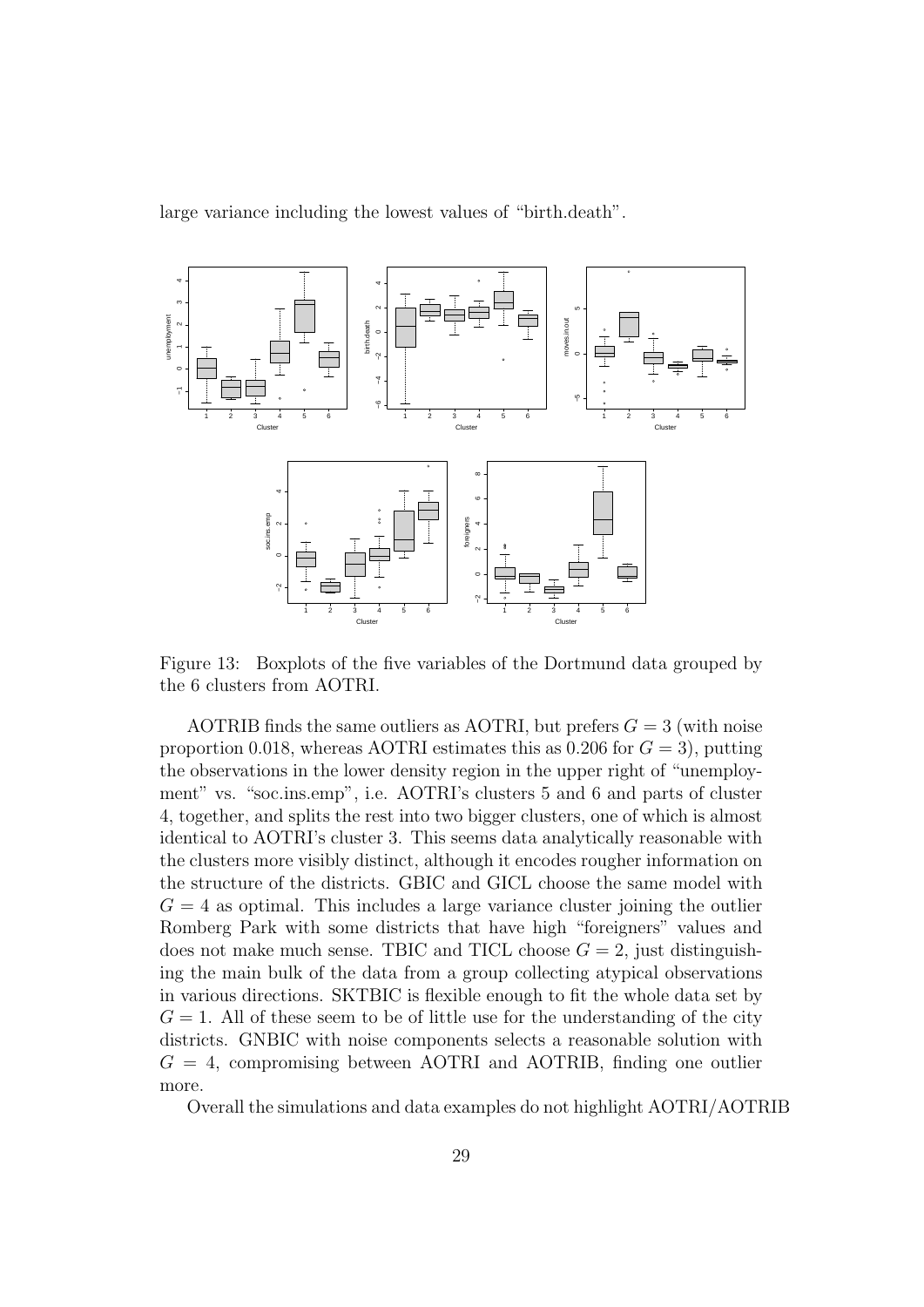as universally best method, but rather illustrate that it can give reasonable and useful results in a variety of situations in which several competitors have difficulties.

## <span id="page-29-0"></span>6 Conclusion

The problem of choosing the number of clusters is very difficult, particularly in applications in which observations occur that do not belong to any cluster. It is often treated as an estimation problem regarding the true number of mixture components in a parametric mixture distribution, e.g., a Gaussian mixture, but then clusters that make interpretative sense and are even slightly non-Gaussian are often fitted by more than one mixture component.

An appropriate decision rule for the number of clusters in a Gaussian mixture context involves a decision about what kind of non-Gaussian data subset still qualifies as a cluster. This is formalised by our clustering quality statistic Q. The observed value of Q is compared to what is expected if data are indeed generated by a Gaussian mixture with the estimated parameter values. If an underlying distribution of a cluster has a tendency to produce better clusters than a Gaussian according to Q (which is the case for distributions such as the t-distribution, for which the density goes down faster from the mean than for the Gaussian), the procedure will accept such clusters. Some users may be willing to accept certain potentially unimodal clusters even though they look somewhat worse than what is expected from the Gaussian. This could be achieved by changing the cutoff value  $c$  for adequacy to something larger, say from 2 to 3 or 4. However this would allow for clusters that look less unimodal. Another possible modification is to redefine Q in order to allow for asymmetric clusters, although it may then be better to start with a mixture of skew distributions.

Readers may wonder whether the Gaussian mixture model is a good starting point if it is of interest to fit non-Gaussian clusters by a single mixture component. The answer is that this is appropriate if the interest is in finding clusters that are roughly Gaussian-shaped, which we define here as unimodal, and approximately elliptical. We want to avoid modelling clusters that share enough key characteristics with the Gaussian, at least approximately, by more than one mixture component, which is the reason why we do not choose Q as a likelihood ratio or a goodness-of-fit statistic for a Gaussian distribution. Furthermore in many applications it is desirable to have a distribution with light tails as a cluster prototype distribution, because distributions with heavier tails generate observations with larger probability that are far from the main bulk of the data, and are therefore often more appropriately in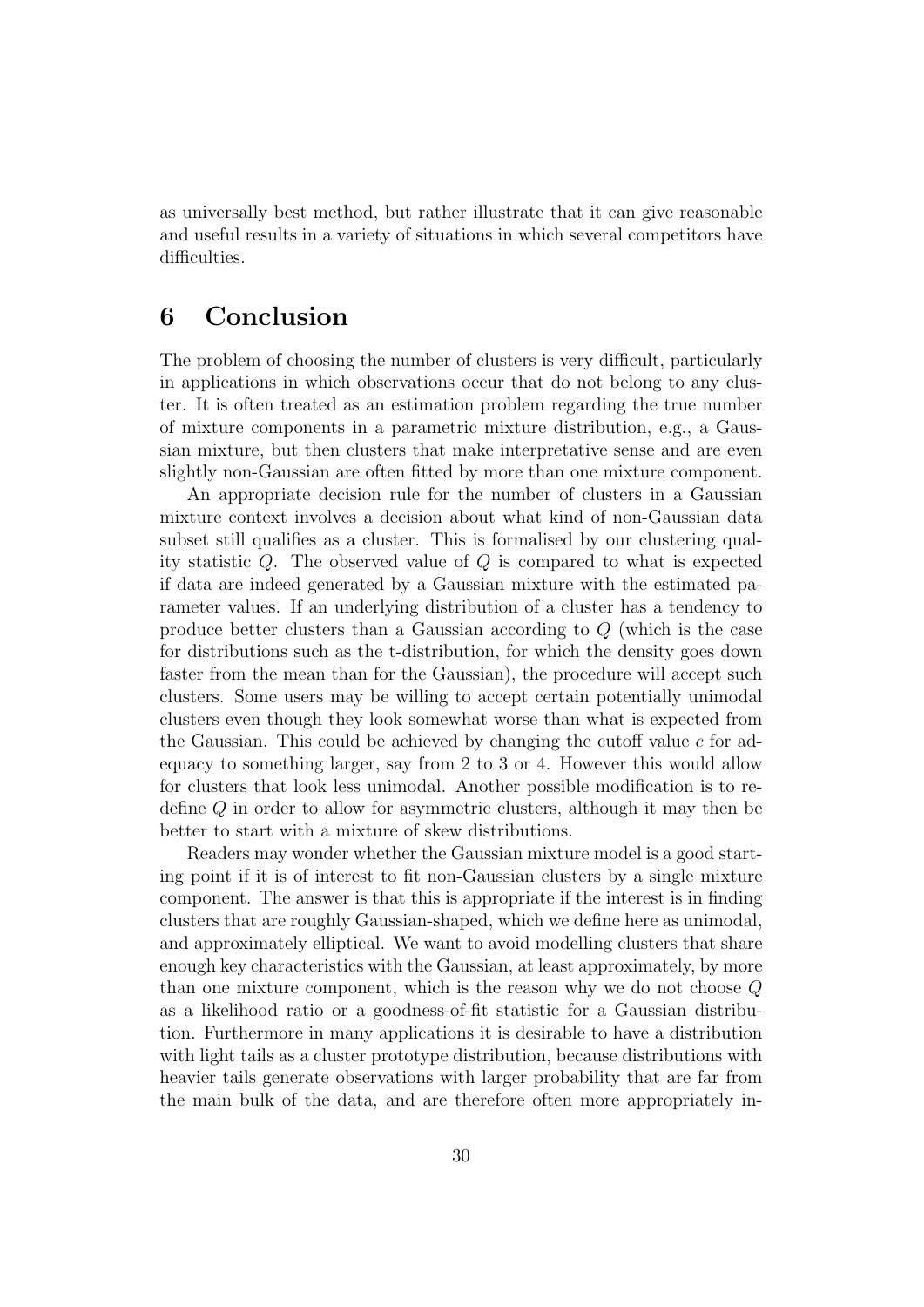terpreted as outliers rather than cluster members, see [\(McLachlan and Peel,](#page-33-12) [2000,](#page-33-12) p. 231 ff.) for mixtures of t-distributions.

It is ultimately up to the user to decide what kind of clusters are required in a given application. Without such decisions, the data on their own do not provide sufficient information about the clustering structure required to fit them; there are severe identifiability problems when choosing a mixture model.

The general adequacy approach presented here can be used for choosing the number of clusters for other clustering methods, as long as a model is given that formalises a prototype clustering structure of interest to which parametric bootstrap can be applied. The clustering quality statistic Q can be chosen in different ways, formalising other concepts of admissible clusters, or even the same concept in alternative ways. One could also attempt to select parameters such as  $\delta$  and  $\gamma$  in this way, although this is probably more difficult due to the continuous nature of these parameters. This is left to future work.

The approach as presented here along with the accompanying plots shown in Sections [5.2](#page-24-0) and [5.3](#page-26-0) will be implemented in the R-package otrimle by the time of the appearance of the accepted version of this paper in the journal.

## References

- <span id="page-30-3"></span>Akhanli, S. E. and C. Hennig (2020). Comparing clusterings and numbers of clusters by aggregation of calibrated clustering validity indexes. Statistics and Computing 30, 1523–1544.
- <span id="page-30-4"></span>Andrews, J. L., J. R. Wickins, N. M. Boers, and P. D. McNicholas (2018). teigen: An r package for model-based clustering and classification via the multivariate t distribution. *Journal of Statistical Software 83*, 1–32.
- <span id="page-30-0"></span>Banfield, J. D. and A. E. Raftery (1993). Model-based gaussian and nongaussian clustering. Biometrics 49, 803–821.
- <span id="page-30-2"></span>Baudry, J.-P., A. Raftery, G. Celeux, K. Lo, and R. Gottardo (2010). Combining mixture components for clustering. Journal of Computational and Graphical Statistics 19, 332–353.
- <span id="page-30-1"></span>Biernacki, C., G. Celeux, and G. Govaert (2000). Assessing a mixture model for clustering with the integrated completed likelihood. IEEE Transactions on Pattern Analysis and Machine Intelligence 22, 719–725.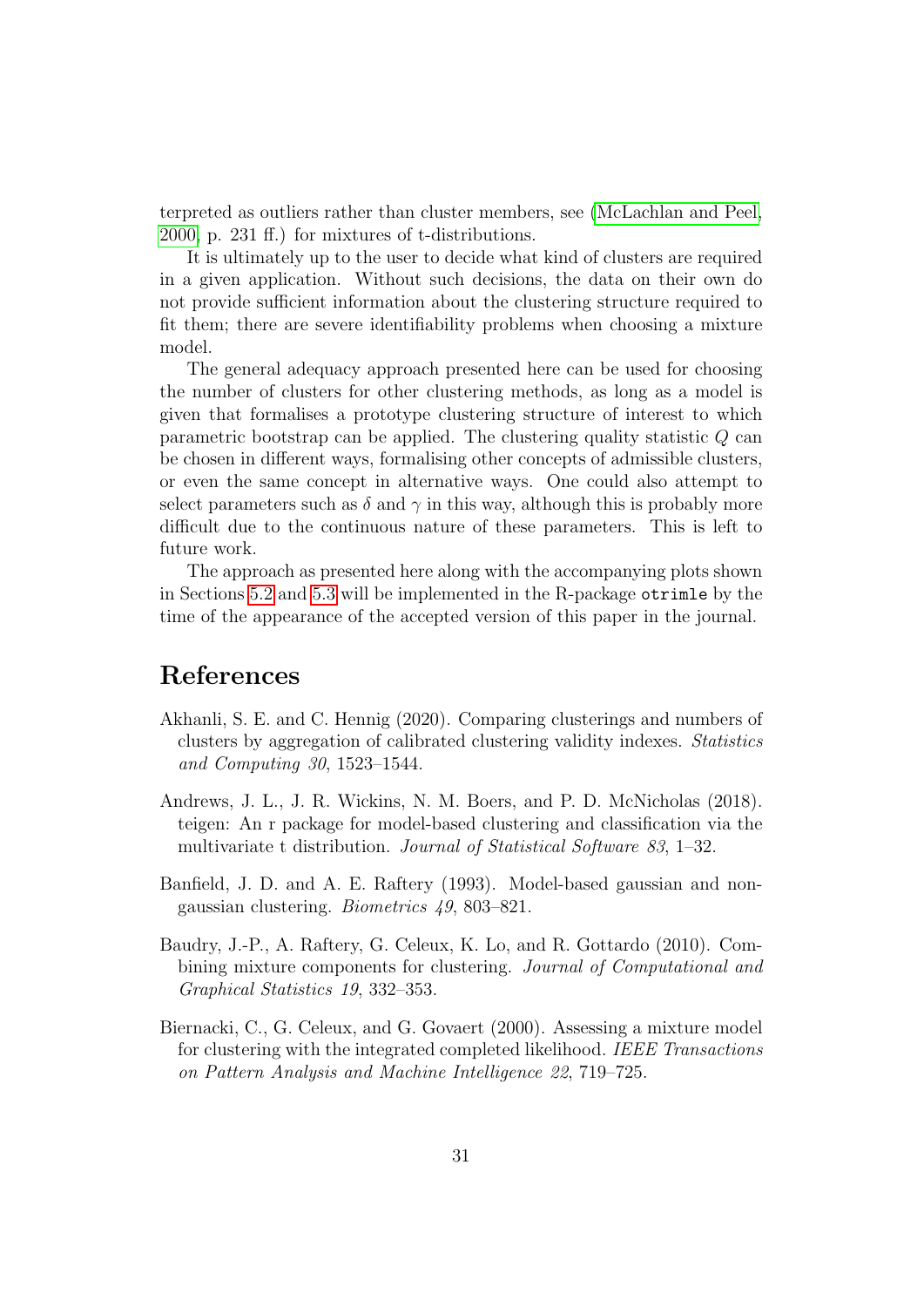- <span id="page-31-10"></span>Byers, S. and A. E. Raftery (1998). Nearest-neighbor clutter removal for estimating features in spatial point processes. Journal of the American Statistical Association 93, 577–584.
- <span id="page-31-8"></span>Cerioli, A., L. A. García-Escudero, A. Mayo-Iscar, and M. Riani (2018). Finding the number of normal groups in model-based clustering via constrained likelihoods. Journal of Computational and Graphical Statistics 27 (2), 404– 416.
- <span id="page-31-4"></span>Chen, J. and A. Khalili (2008). Order selection in finite mixture models with a nonsmooth penalty. Journal of the American Statistical Association 103, 1674–1683.
- <span id="page-31-6"></span>Chen, J., P. Li, and Y. Fu (2012). Inference on the order of a normal mixture. Journal of the American Statistical Association 107, 1096–1105.
- <span id="page-31-7"></span>Coretto, P. and C. Hennig (2011). Maximum likelihood estimation of heterogeneous mixtures of gaussian and uniform distributions. Journal of Statistical Planning and Inference 141, 462 – 473.
- <span id="page-31-0"></span>Coretto, P. and C. Hennig (2016). Robust improper maximum likelihood: tuning, computation, and a comparison with other methods for robust Gaussian clustering. Journal of the American Statistical Association 111, 1648–1659.
- <span id="page-31-1"></span>Coretto, P. and C. Hennig (2017). Consistency, breakdown robustness, and algorithms for robust improper maximum likelihood clustering. Journal of Machine Learning Research 18, 1–39.
- <span id="page-31-9"></span>Coretto, P. and C. Hennig (2019). otrimle: Robust model-based clustering. R package version 1.3. Available at: https://CRAN.Rproject.org/package=otrimle.
- <span id="page-31-2"></span>Davies, P. L. (1995). Data features. Statistica Neerlandica  $\mu$ 9(2), 185–245.
- <span id="page-31-3"></span>Davies, P. L. and A. Kovac (2001). Local extremes, runs, strings and multiresolution. Ann. Statist. 29(1), 1–65.
- <span id="page-31-5"></span>Feng, Z. D. and C. E. McCulloch (1996). Using bootstrap likelihood ratios in finite mixture models. Journal of the Royal Statistical Society. Series  $B\,58(3),\,609-617.$
- <span id="page-31-11"></span>Forina, M., C. Armanino, S. Lanteri, and E. Tiscornia (1983). Classification of olive oils from their fatty acid composition. In H. Martens and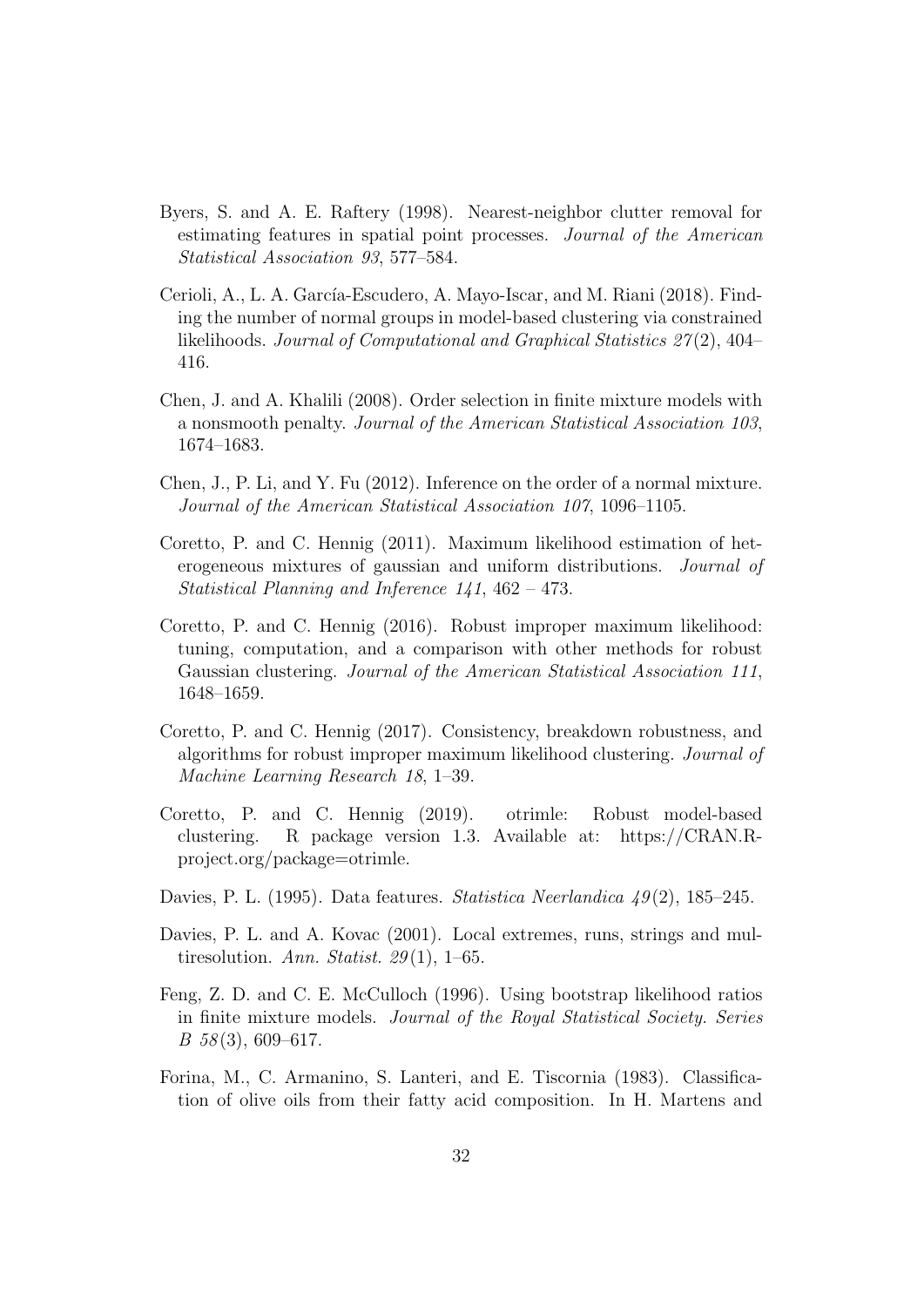H. Russwurm (Eds.), Food Research and Data Analysis, pp. 189–214. Applied Science Publ., Barking.

- <span id="page-32-2"></span>Fritz, H., L. A. García-Escudero, and A. Mayo-Iscar (2012). tclust: An r package for a trimming approach to cluster analysis. Journal of Statistical Software, Articles 47, 1–26.
- <span id="page-32-3"></span>Frühwirth-Schnatter, S., G. Celeux, and C. P. Robert (Eds.) (2020). Handbook of Mixture Analysis. CRC/Chapman & Hall, Boca Raton FL.
- <span id="page-32-1"></span>García-Escudero, L. A., A. Gordaliza, F. Greselin, S. Ingrassia, and A. Mayo-Iscar (2018). Eigenvalues and constraints in mixture modeling: geometric and computational issues. Advances in Data Analysis and Classification 12, 203-233.
- <span id="page-32-7"></span>Gelman, A. and C. Hennig (2017). Beyond objective and subjective in statistics (with discussion). Journal of the Royal Statistical Society, Series A 180, 967–1033.
- <span id="page-32-5"></span>Gelman, A., X. L. Meng, and H. Stern (1996). Posterior predictive assessment of model fitness via realized discrepancies. Statistica Sinica 6, 733–807.
- <span id="page-32-8"></span>Hall, P. (1992, 06). On bootstrap confidence intervals in nonparametric regression. Annals of Statistics  $20(2)$ , 695–711.
- <span id="page-32-9"></span>Hartigan, J. A. and P. M. Hartigan (1985). The dip test of unimodality. Annals of Statistics 13, 70–84.
- <span id="page-32-6"></span>Hennig, C. (2004). Breakdown points for maximum likelihood estimators of location–scale mixtures. Annals of Statistics 32, 1313–1340.
- <span id="page-32-11"></span>Hennig, C. (2007). Cluster-wise assessment of cluster stability. Computational Statistics & Data Analysis 52,  $258 - 271$ .
- <span id="page-32-0"></span>Hennig, C. (2010). Methods for merging gaussian mixture components. Advances in Data Analysis and Classification 4, 3–34.
- <span id="page-32-4"></span>Hennig, C. and C.-J. Lin (2015). Flexible parametric bootstrap for testing homogeneity against clustering and assessing the number of clusters. Statistics and Computing 25, 821–833.
- <span id="page-32-10"></span>Hubert, L. and P. Arabie (1985). Comparing partitions. Journal of Classification  $2(2)$ , 193-218.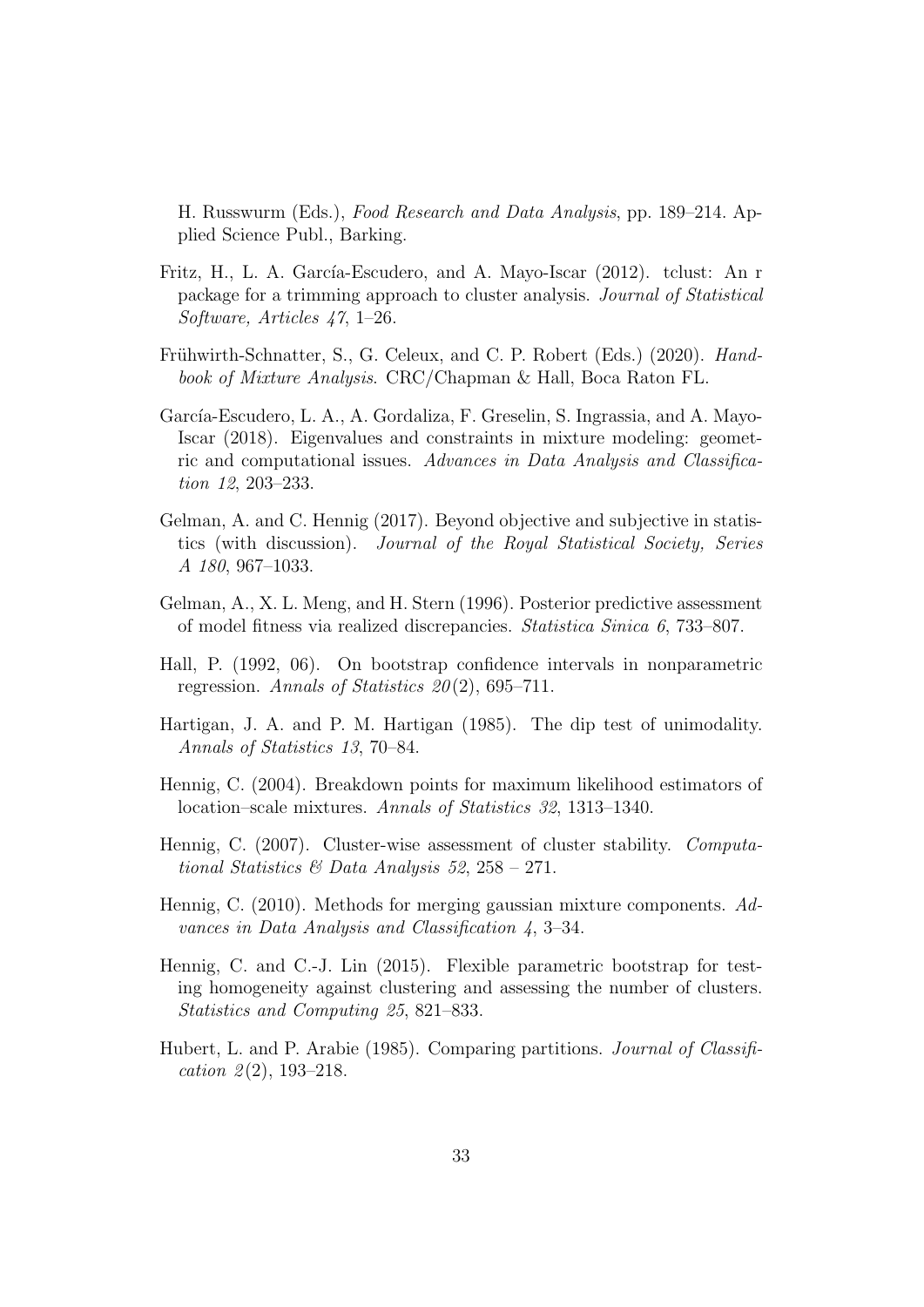- <span id="page-33-4"></span>Hui, F. K. C., D. I. Warton, and S. D. Foster (2015). Order selection in finite mixture models: complete or observed likelihood information criteria? Biometrika 102, 724–730.
- <span id="page-33-2"></span>Keribin, C. (2000). Consistent estimation of the order of mixture models. Sankhya: The Indian Journal of Statistics, Series A (1961-2002) 62 (1), 49–66.
- <span id="page-33-9"></span>Lee, S. X. and G. J. McLachlan (2013). On mixtures of skew normal and skew t-distributions. Advances in Data Analysis and Classification 7, 241–266.
- <span id="page-33-5"></span>Malsiner-Walli, G., S. Frühwirth-Schnatter, and B. Grün (2017). Identifying mixtures of mixtures using bayesian estimation. Journal of Computational and Graphical Statistics 26, 285–295.
- <span id="page-33-11"></span>Maronna, R. A. and R. H. Zamar (2002). Robust estimates of location and dispersion of high-dimensional datasets. Technometrics 44, 307–317.
- <span id="page-33-0"></span>McLachlan, G. J. (1987). On bootstrapping the likelihood ratio test statistic for the number of components in a normal mixture. Journal of the Royal Statistical Society Series C (Applied Statistics) 36, 318–324.
- <span id="page-33-12"></span>McLachlan, G. J. and D. Peel (2000). Finite Mixture Models. New York: Wiley.
- <span id="page-33-7"></span>Meng, X. L. (1994). Posterior predictive p-values. Annals of Statistics 22, 1142–1160.
- <span id="page-33-3"></span>Nguyen, T. T., H. D. Nguyen, F. Chamroukhi, and G. J. McLachlan (2020). Approximation by finite mixtures of continuous density functions that vanish at infinity. Cogent Mathematics  $\mathcal C$  Statistics 7.
- <span id="page-33-8"></span>Peel, D. and G. J. McLachlan (2000). Robust mixture modelling using the t distribution. Statistics and Computing 10, 339–348.
- <span id="page-33-10"></span>Pons, O. (2013). Statistical Tests of Nonparametric Hypotheses: Asymptotic Theory. World Scientific, Singapore.
- <span id="page-33-6"></span>Ritter, G. (2014). Robust Cluster Analysis and Variable Selection. Monographs on Statistics and Applied Probability. Chapman and Hall/CRC.
- <span id="page-33-1"></span>Scrucca, L., M. Fop, T. B. Murphy, and A. E. Raftery (2016). mclust 5: clustering, classification and density estimation using Gaussian finite mixture models. The R Journal  $8(1)$ , 289–317.